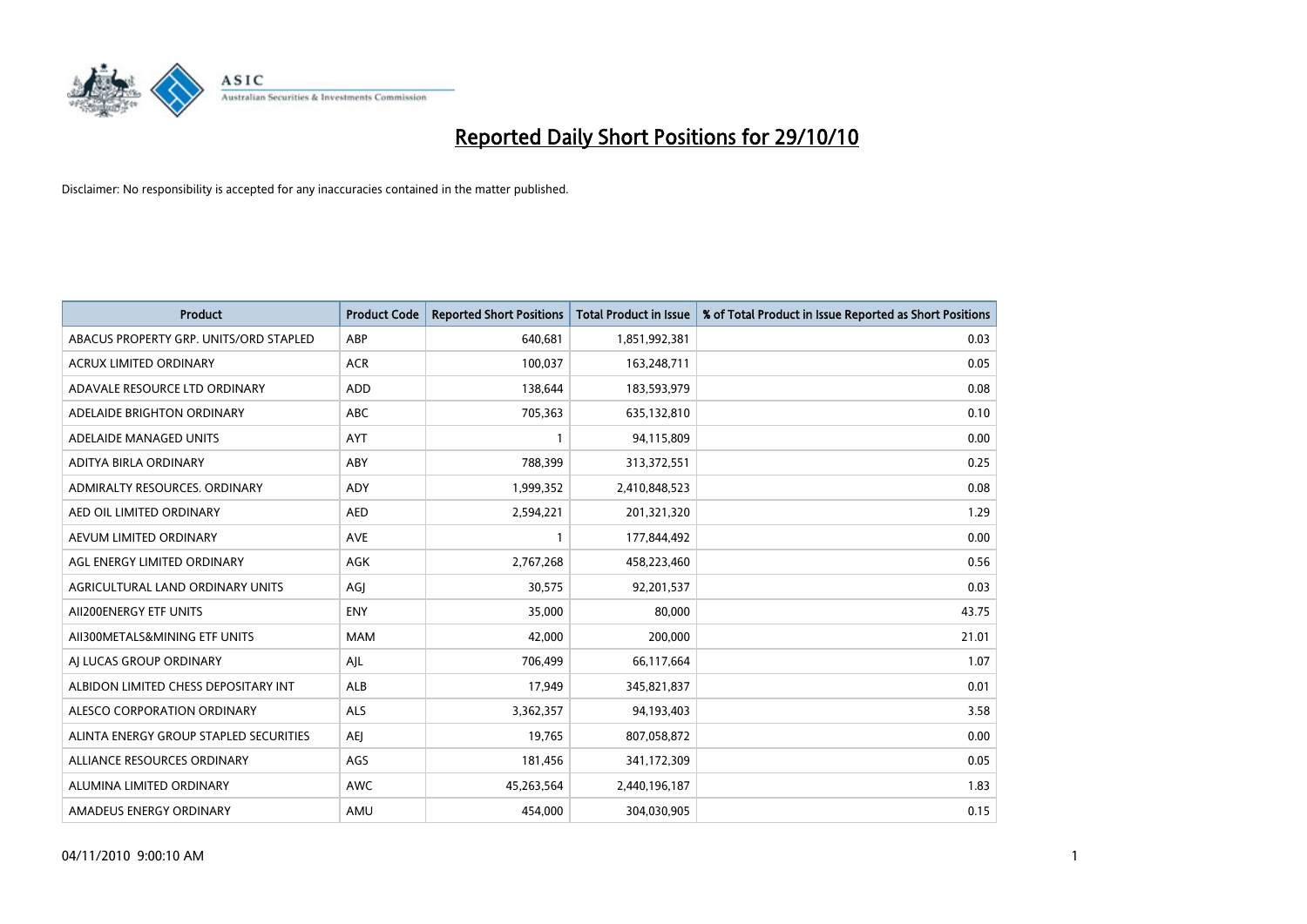

| <b>Product</b>                          | <b>Product Code</b> | <b>Reported Short Positions</b> | <b>Total Product in Issue</b> | % of Total Product in Issue Reported as Short Positions |
|-----------------------------------------|---------------------|---------------------------------|-------------------------------|---------------------------------------------------------|
| AMALGAMATED HOLDINGS ORDINARY           | AHD                 | 4                               | 157,282,199                   | 0.00                                                    |
| AMCOR LIMITED ORDINARY                  | <b>AMC</b>          | 2,569,900                       | 1,224,359,762                 | 0.20                                                    |
| AMP LIMITED ORDINARY                    | AMP                 | 24,241,926                      | 2,094,424,200                 | 1.16                                                    |
| AMPELLA MINING ORDINARY                 | <b>AMX</b>          | 28,097                          | 200,225,108                   | 0.01                                                    |
| ANDEAN RESOURCES LTD ORDINARY           | <b>AND</b>          | 1,085,054                       | 548,450,367                   | 0.19                                                    |
| ANSELL LIMITED ORDINARY                 | <b>ANN</b>          | 1,061,219                       | 132,894,402                   | 0.78                                                    |
| ANTARES ENERGY LTD ORDINARY             | <b>AZZ</b>          | 168,654                         | 299,333,110                   | 0.06                                                    |
| ANZ BANKING GRP LTD ORDINARY            | <b>ANZ</b>          | 11,150,249                      | 2,559,768,592                 | 0.43                                                    |
| APA GROUP STAPLED SECURITIES            | <b>APA</b>          | 5,584,663                       | 551,689,118                   | 1.03                                                    |
| APEX MINERALS NL ORDINARY               | <b>AXM</b>          | 885.146                         | 3,567,819,909                 | 0.02                                                    |
| APN EUROPEAN RETAIL UNITS STAPLED SEC.  | <b>AEZ</b>          | 11,832                          | 544,910,660                   | 0.00                                                    |
| APN NEWS & MEDIA ORDINARY               | <b>APN</b>          | 7,418,862                       | 606,084,019                   | 1.23                                                    |
| APOLLO GAS LIMITED ORDINARY             | <b>AZO</b>          | 71,180                          | 90,400,136                    | 0.08                                                    |
| AQUARIUS PLATINUM. ORDINARY             | <b>AOP</b>          | 6,258,678                       | 463,231,008                   | 1.35                                                    |
| AQUILA RESOURCES ORDINARY               | <b>AQA</b>          | 1,318,873                       | 322,862,186                   | 0.38                                                    |
| ARAFURA RESOURCE LTD ORDINARY           | <b>ARU</b>          | 149,809                         | 291,300,342                   | 0.05                                                    |
| ARDENT LEISURE GROUP STAPLED SECURITIES | AAD                 | 1,519,108                       | 312,836,274                   | 0.47                                                    |
| ARGO INVESTMENTS ORDINARY               | <b>ARG</b>          | 973                             | 607,927,445                   | 0.00                                                    |
| ARISTOCRAT LEISURE ORDINARY             | <b>ALL</b>          | 26,943,968                      | 533,983,910                   | 5.04                                                    |
| ASCIANO GROUP STAPLED SECURITIES        | <b>AIO</b>          | 33,650,816                      | 2,926,103,883                 | 1.13                                                    |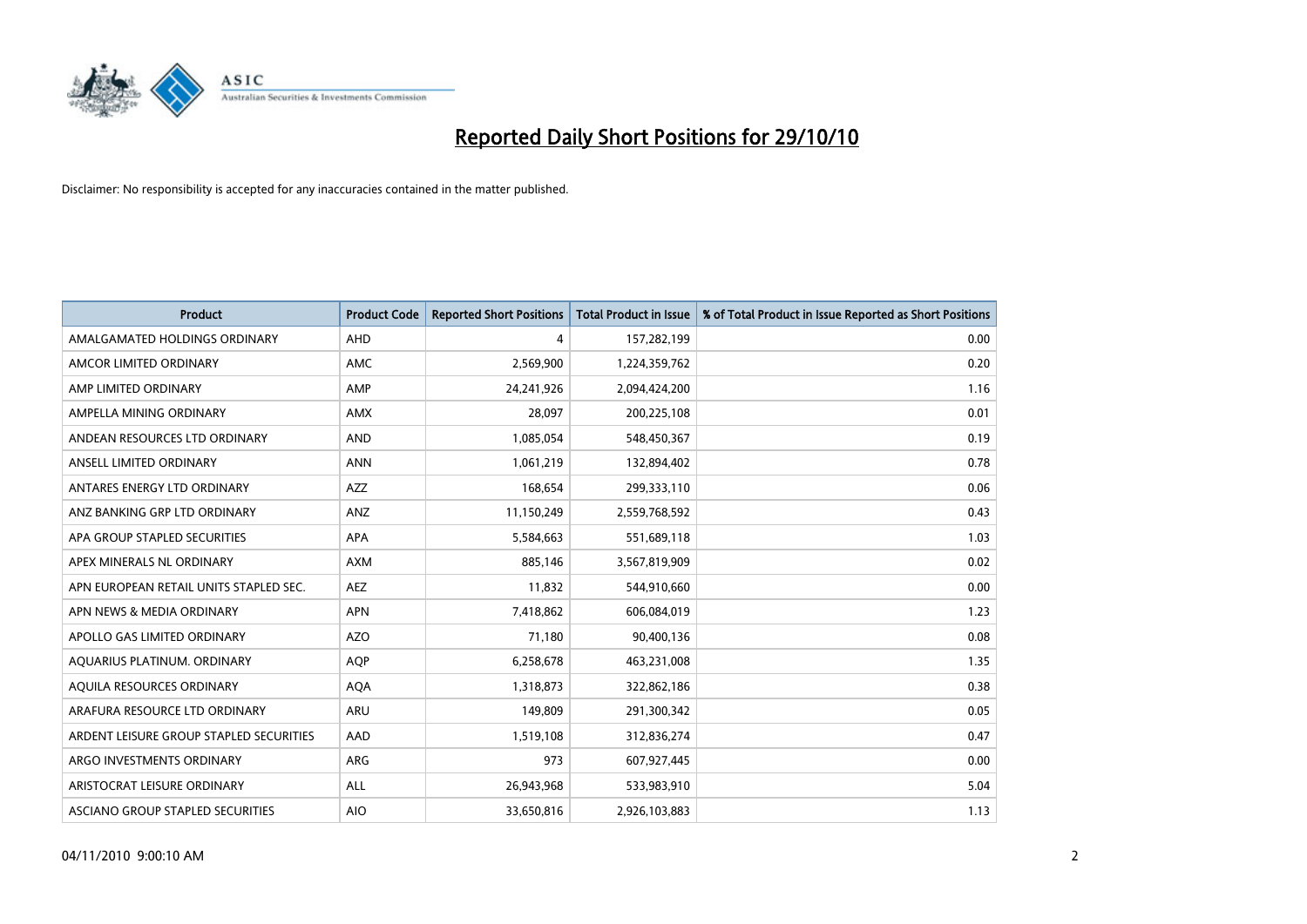

| <b>Product</b>                          | <b>Product Code</b> | <b>Reported Short Positions</b> | Total Product in Issue | % of Total Product in Issue Reported as Short Positions |
|-----------------------------------------|---------------------|---------------------------------|------------------------|---------------------------------------------------------|
| ASG GROUP LIMITED ORDINARY              | <b>ASZ</b>          | 25,993                          | 154,567,466            | 0.01                                                    |
| ASPEN GROUP ORD/UNITS STAPLED           | <b>APZ</b>          | 1,173,211                       | 583,934,711            | 0.20                                                    |
| <b>ASTON RES LTD ORDINARY</b>           | <b>AZT</b>          | 1,058                           | 204,527,604            | 0.00                                                    |
| ASTRO JAP PROP GROUP STAPLED SECURITIES | AJA                 | 123,353                         | 508,212,161            | 0.02                                                    |
| ASX LIMITED ORDINARY                    | ASX                 | 1,858,214                       | 175,136,729            | 1.05                                                    |
| ATLANTIC LIMITED ORDINARY               | ATI                 | 45,518                          | 107,522,356            | 0.04                                                    |
| ATLAS IRON LIMITED ORDINARY             | <b>AGO</b>          | 3,548,582                       | 540,082,119            | 0.63                                                    |
| AUCKLAND INTERNATION ORDINARY           | AIA                 | 54                              | 1,317,998,787          | 0.00                                                    |
| AURORA OIL & GAS ORDINARY               | <b>AUT</b>          | 327,114                         | 318,365,342            | 0.10                                                    |
| AUSDRILL LIMITED ORDINARY               | <b>ASL</b>          | 223,862                         | 261,820,159            | 0.07                                                    |
| AUSENCO LIMITED ORDINARY                | AAX                 | 4,200,475                       | 122,427,576            | 3.44                                                    |
| AUST VINTAGE LTD ORDINARY               | <b>AVG</b>          | 15,033                          | 128,282,317            | 0.01                                                    |
| <b>AUSTAL LIMITED ORDINARY</b>          | ASB                 | 243,348                         | 188,069,638            | 0.11                                                    |
| AUSTAR UNITED ORDINARY                  | <b>AUN</b>          | 11,919,385                      | 1,271,329,063          | 0.93                                                    |
| AUSTBROKERS HOLDINGS ORDINARY           | <b>AUB</b>          | 2                               | 54,339,433             | 0.00                                                    |
| AUSTEREO GROUP LTD. ORDINARY            | <b>AEO</b>          | 81,916                          | 344,783,708            | 0.02                                                    |
| AUSTIN ENGINEERING ORDINARY             | <b>ANG</b>          | 17,128                          | 71,314,403             | 0.02                                                    |
| <b>AUSTRALAND ASSETS ASSETS</b>         | AAZPB               | 1,168                           | 2,750,000              | 0.04                                                    |
| AUSTRALAND PROPERTY STAPLED SECURITY    | <b>ALZ</b>          | 137,346                         | 576,837,197            | 0.02                                                    |
| AUSTRALIAN AGRICULT. ORDINARY           | AAC                 | 4,513,228                       | 264,264,459            | 1.68                                                    |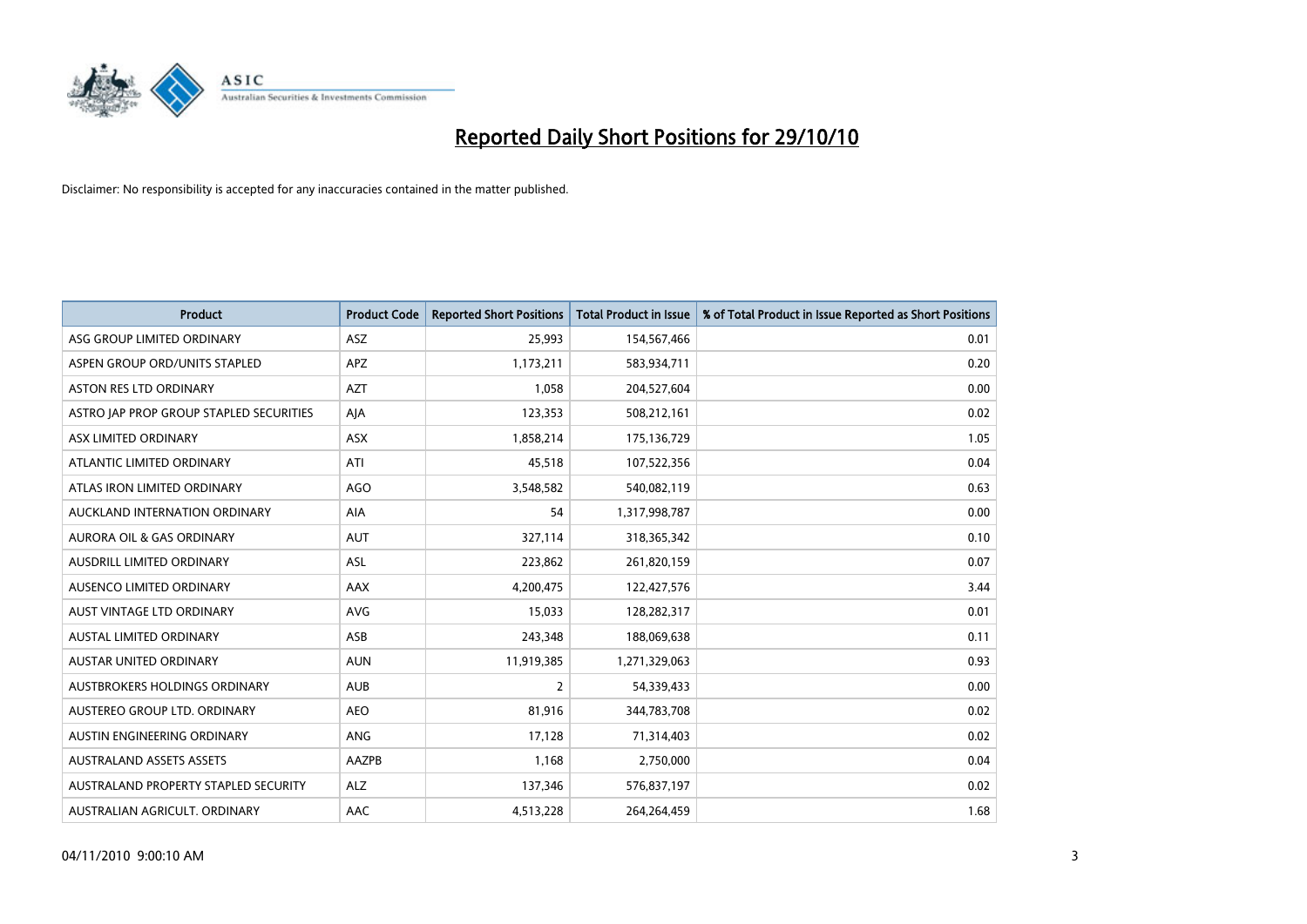

| <b>Product</b>                       | <b>Product Code</b> | <b>Reported Short Positions</b> | <b>Total Product in Issue</b> | % of Total Product in Issue Reported as Short Positions |
|--------------------------------------|---------------------|---------------------------------|-------------------------------|---------------------------------------------------------|
| <b>AUSTRALIAN EDUCATION UNITS</b>    | <b>AEU</b>          | 625,000                         | 134,973,383                   | 0.46                                                    |
| AUSTRALIAN INFRASTR. UNITS/ORDINARY  | <b>AIX</b>          | 227,794                         | 620,733,944                   | 0.03                                                    |
| AUSTRALIAN MINES LTD ORDINARY        | <b>AUZ</b>          | 1,400,000                       | 6,981,662,168                 | 0.02                                                    |
| AUSTRALIAN PHARM. ORDINARY           | API                 | 848,182                         | 488,115,883                   | 0.16                                                    |
| AVEXA LIMITED ORDINARY               | <b>AVX</b>          | 243,657                         | 847,688,779                   | 0.03                                                    |
| AVOCA RESOURCES ORDINARY             | <b>AVO</b>          | 522,119                         | 302,379,660                   | 0.17                                                    |
| AWB LIMITED ORDINARY                 | <b>AWB</b>          | 2,537,965                       | 824,186,720                   | 0.30                                                    |
| AWE LIMITED ORDINARY                 | <b>AWE</b>          | 1,680,916                       | 521,871,941                   | 0.33                                                    |
| AXA ASIA PACIFIC ORDINARY            | <b>AXA</b>          | 7,488,630                       | 2,067,095,545                 | 0.34                                                    |
| BANK OF QUEENSLAND. ORDINARY         | <b>BOO</b>          | 681,406                         | 220,044,823                   | 0.31                                                    |
| <b>BANNERMAN RESOURCES ORDINARY</b>  | <b>BMN</b>          | 338,243                         | 201,710,934                   | 0.17                                                    |
| <b>BASS STRAIT OIL CO ORDINARY</b>   | <b>BAS</b>          | 1,482                           | 291,030,250                   | 0.00                                                    |
| BATHURST RESOURCES ORDINARY          | <b>BTU</b>          | 3,113,294                       | 236,315,015                   | 1.31                                                    |
| <b>BAUXITE RESOURCE LTD ORDINARY</b> | <b>BAU</b>          | 44,797                          | 234,379,896                   | 0.02                                                    |
| <b>BC IRON LIMITED ORDINARY</b>      | <b>BCI</b>          | 21,500                          | 83,911,000                    | 0.03                                                    |
| BEACH ENERGY LIMITED ORDINARY        | <b>BPT</b>          | 3,021,888                       | 1,098,548,140                 | 0.27                                                    |
| BENDIGO AND ADELAIDE ORDINARY        | <b>BEN</b>          | 3,319,558                       | 357,550,269                   | 0.93                                                    |
| BENDIGO MINING LTD ORDINARY          | <b>BDG</b>          | 3,789,483                       | 509,712,735                   | 0.74                                                    |
| BERKELEY RESOURCES ORDINARY          | <b>BKY</b>          | 125,787                         | 137,632,135                   | 0.09                                                    |
| <b>BHP BILLITON LIMITED ORDINARY</b> | <b>BHP</b>          | 23,527,714                      | 3,356,081,497                 | 0.66                                                    |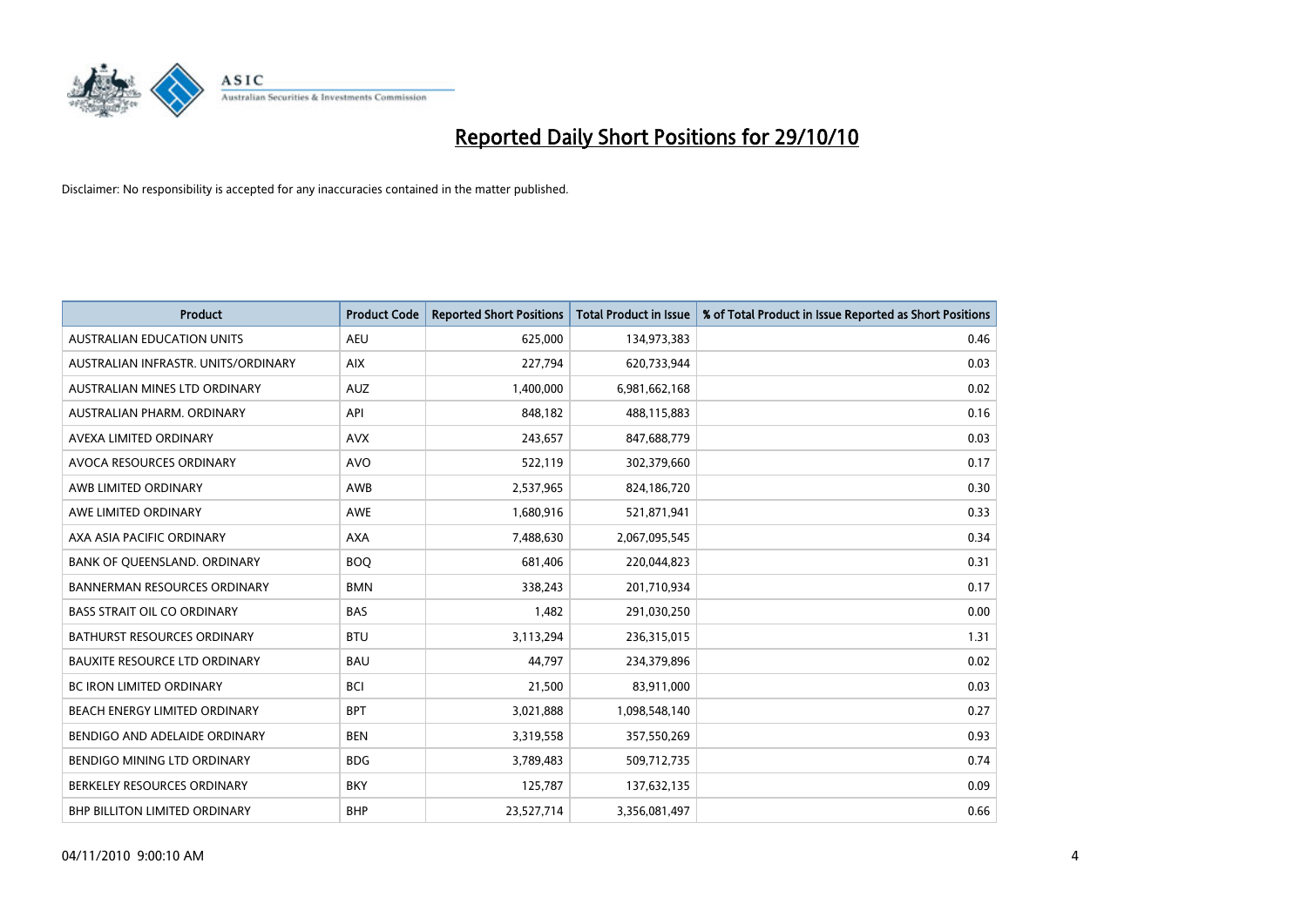

| <b>Product</b>                           | <b>Product Code</b> | <b>Reported Short Positions</b> | <b>Total Product in Issue</b> | % of Total Product in Issue Reported as Short Positions |
|------------------------------------------|---------------------|---------------------------------|-------------------------------|---------------------------------------------------------|
| <b>BILLABONG ORDINARY</b>                | <b>BBG</b>          | 6,606,516                       | 253,613,826                   | 2.61                                                    |
| <b>BIOTA HOLDINGS ORDINARY</b>           | <b>BTA</b>          | 1,730,120                       | 180,691,377                   | 0.96                                                    |
| <b>BISALLOY STEEL ORDINARY</b>           | <b>BIS</b>          | 84,480                          | 216,455,965                   | 0.04                                                    |
| BKI INVESTMENT LTD ORDINARY              | <b>BKI</b>          | 508                             | 420,919,092                   | 0.00                                                    |
| <b>BLACKMORES LIMITED ORDINARY</b>       | <b>BKL</b>          | 167                             | 16,744,259                    | 0.00                                                    |
| <b>BLACKTHORN RESOURCES ORDINARY</b>     | <b>BTR</b>          | 35,848                          | 106,885,300                   | 0.03                                                    |
| <b>BLUESCOPE STEEL LTD ORDINARY</b>      | <b>BSL</b>          | 23,447,426                      | 1,842,178,270                 | 1.25                                                    |
| <b>BOART LONGYEAR ORDINARY</b>           | <b>BLY</b>          | 3,217,568                       | 461,163,412                   | 0.69                                                    |
| <b>BOOM LOGISTICS ORDINARY</b>           | <b>BOL</b>          | 391,941                         | 460,795,156                   | 0.08                                                    |
| <b>BORAL LIMITED, ORDINARY</b>           | <b>BLD</b>          | 20,720,584                      | 724,369,392                   | 2.87                                                    |
| BOTSWANA METALS LTD ORDINARY             | <b>BML</b>          | 7,000                           | 106,087,760                   | 0.01                                                    |
| <b>BOW ENERGY LIMITED ORDINARY</b>       | <b>BOW</b>          | 2,093,973                       | 280,807,187                   | 0.74                                                    |
| <b>BRADKEN LIMITED ORDINARY</b>          | <b>BKN</b>          | 648,631                         | 139,639,929                   | 0.46                                                    |
| <b>BRAMBLES LIMITED ORDINARY</b>         | <b>BXB</b>          | 11,539,824                      | 1,434,340,234                 | 0.76                                                    |
| BREVILLE GROUP LTD ORDINARY              | <b>BRG</b>          | 2,740                           | 129,515,322                   | 0.00                                                    |
| BRICKWORKS LIMITED ORDINARY              | <b>BKW</b>          | 27,091                          | 147,235,904                   | 0.01                                                    |
| <b>BROCKMAN RESOURCES ORDINARY</b>       | <b>BRM</b>          | 237,428                         | 142,573,151                   | 0.17                                                    |
| BT INVESTMENT MNGMNT ORDINARY            | <b>BTT</b>          | 544,148                         | 160,000,000                   | 0.34                                                    |
| <b>BUNNINGS WAREHOUSE ORDINARY UNITS</b> | <b>BWP</b>          | 825,601                         | 427,042,646                   | 0.19                                                    |
| <b>BURU ENERGY ORDINARY</b>              | <b>BRU</b>          | 171,612                         | 182,780,549                   | 0.09                                                    |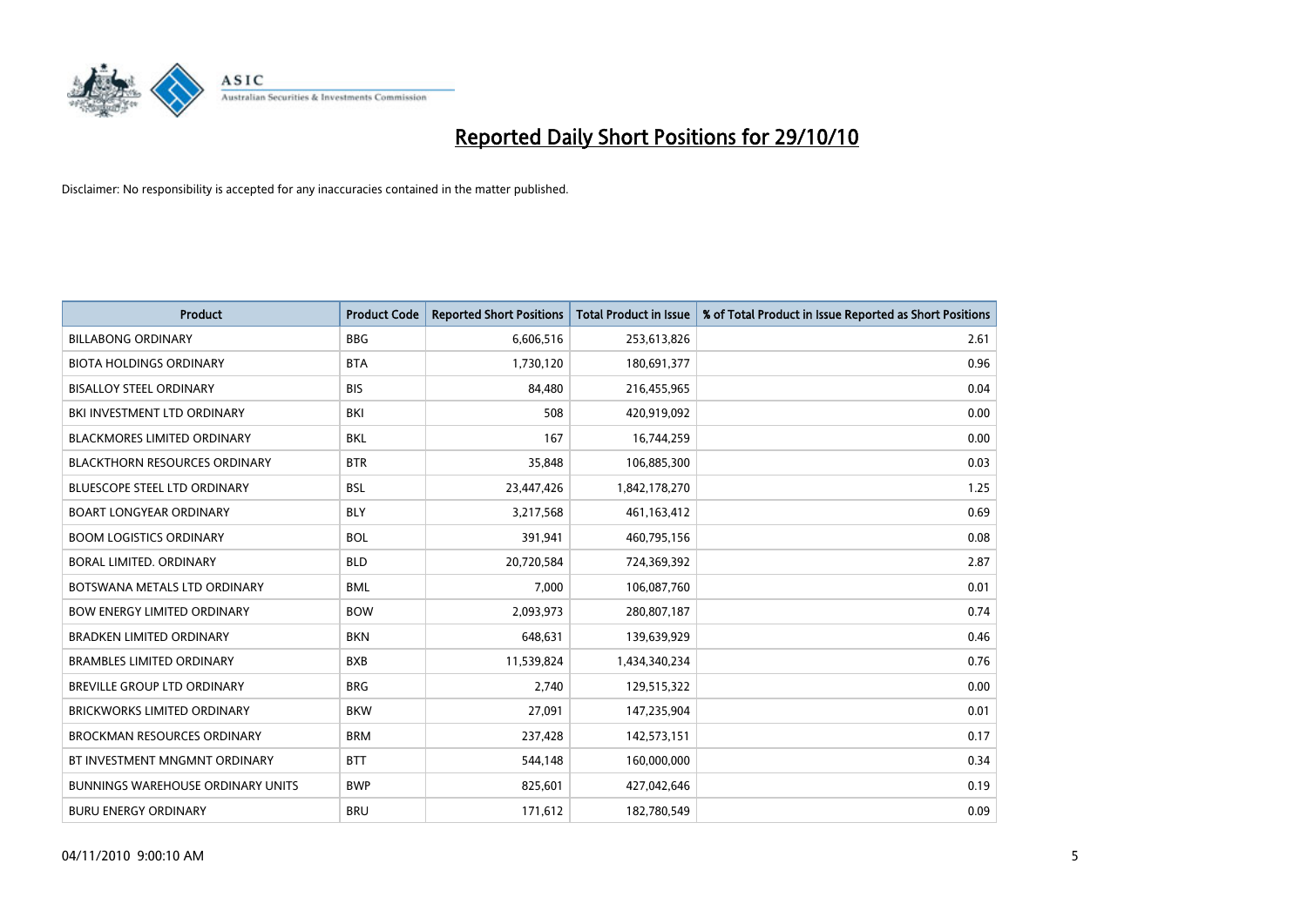

| <b>Product</b>                                | <b>Product Code</b> | <b>Reported Short Positions</b> | <b>Total Product in Issue</b> | % of Total Product in Issue Reported as Short Positions |
|-----------------------------------------------|---------------------|---------------------------------|-------------------------------|---------------------------------------------------------|
| CABCHARGE AUSTRALIA ORDINARY                  | CAB                 | 1,343,385                       | 120,437,014                   | 1.11                                                    |
| CALTEX AUSTRALIA ORDINARY                     | <b>CTX</b>          | 8,667,053                       | 270,000,000                   | 3.23                                                    |
| <b>CAMPBELL BROTHERS ORDINARY</b>             | CPB                 | 1,156,582                       | 63,517,495                    | 1.82                                                    |
| CAPE LAMBERT RES LTD ORDINARY                 | <b>CFE</b>          | 532,854                         | 593,166,467                   | 0.09                                                    |
| <b>CARBON ENERGY ORDINARY</b>                 | <b>CNX</b>          | 551,956                         | 609,747,650                   | 0.08                                                    |
| <b>CARDNO LIMITED ORDINARY</b>                | CDD                 | 12,795                          | 105,797,439                   | 0.01                                                    |
| CARNARVON PETROLEUM ORDINARY                  | <b>CVN</b>          | 2,080,115                       | 686,759,634                   | 0.30                                                    |
| CARNEGIE WAVE ENERGY ORDINARY                 | <b>CWE</b>          | 83,000                          | 565,237,627                   | 0.01                                                    |
| CARPATHIAN RESOURCES ORDINARY                 | <b>CPN</b>          | 75,000                          | 265,533,501                   | 0.03                                                    |
| CARPENTARIA EXP. LTD ORDINARY                 | CAP                 | 9.777                           | 94,071,301                    | 0.01                                                    |
| CARSALES.COM LTD ORDINARY                     | <b>CRZ</b>          | 1,520,337                       | 232,750,800                   | 0.65                                                    |
| CASH CONVERTERS ORD/DIV ACCESS                | CCV                 | 68,191                          | 379,761,025                   | 0.01                                                    |
| <b>CASPIAN OIL &amp; GAS ORDINARY</b>         | <b>CIG</b>          | 50.000                          | 1,331,500,513                 | 0.00                                                    |
| CATALPA RESOURCES ORDINARY                    | CAH                 | 148.687                         | 162,772,989                   | 0.09                                                    |
| <b>CEC GROUP LIMITED ORDINARY</b>             | <b>CEG</b>          | 1,750                           | 79,662,662                    | 0.00                                                    |
| <b>CELLNET GROUP ORDINARY</b>                 | <b>CLT</b>          | 1,342                           | 70,221,390                    | 0.00                                                    |
| <b>CENTENNIAL COAL ORDINARY</b>               | <b>CEY</b>          | 428,336                         | 395,126,381                   | 0.11                                                    |
| CENTRAL PETROLEUM ORDINARY                    | <b>CTP</b>          | 11,455                          | 982,297,842                   | 0.00                                                    |
| <b>CENTRO PROPERTIES UNITS/ORD STAPLED</b>    | <b>CNP</b>          | 324,031                         | 972,414,514                   | 0.03                                                    |
| <b>CENTRO RETAIL GROUP STAPLED SECURITIES</b> | <b>CER</b>          | 910,268                         | 2,286,399,424                 | 0.03                                                    |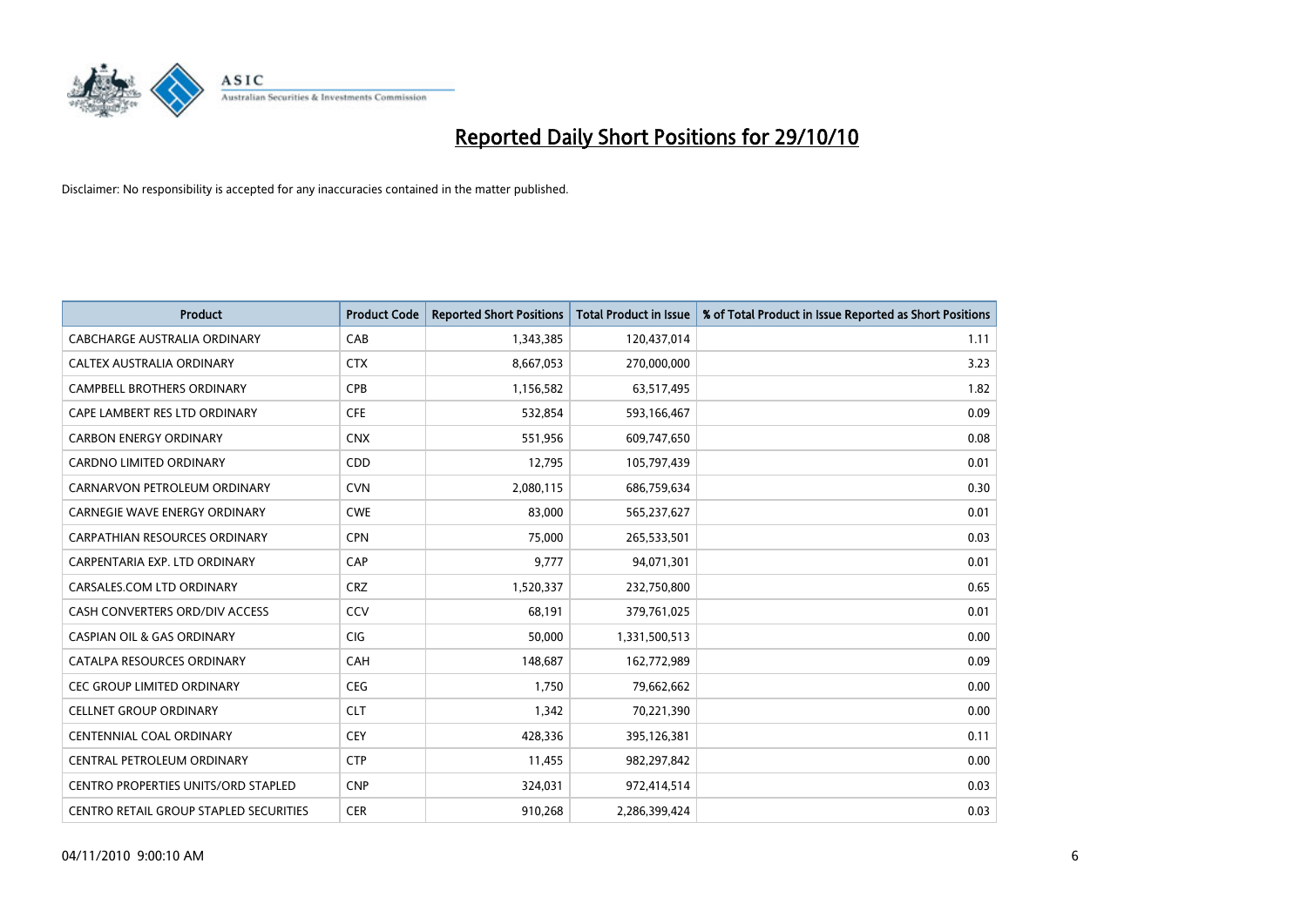

| <b>Product</b>                           | <b>Product Code</b> | <b>Reported Short Positions</b> | <b>Total Product in Issue</b> | % of Total Product in Issue Reported as Short Positions |
|------------------------------------------|---------------------|---------------------------------|-------------------------------|---------------------------------------------------------|
| <b>CERAMIC FUEL CELLS ORDINARY</b>       | <b>CFU</b>          | 138,346                         | 1,200,679,566                 | 0.01                                                    |
| CFS RETAIL PROPERTY UNITS                | <b>CFX</b>          | 32,249,790                      | 2,820,392,571                 | 1.12                                                    |
| CHALLENGER DIV.PRO. STAPLED UNITS        | <b>CDI</b>          | 52,107                          | 913,426,007                   | 0.00                                                    |
| CHALLENGER F.S.G.LTD ORDINARY            | CGF                 | 10,962,755                      | 502,403,359                   | 2.17                                                    |
| <b>CHALLENGER INFRAST, STAPLED UNITS</b> | <b>CIF</b>          | 8,420                           | 316,223,785                   | 0.00                                                    |
| <b>CHANDLER MACLEOD LTD ORDINARY</b>     | <b>CMG</b>          | 11,970                          | 422,031,685                   | 0.00                                                    |
| CHARTER HALL GROUP STAPLED US PROHIBIT.  | <b>CHC</b>          | 2,916,033                       | 1,225,365,088                 | 0.23                                                    |
| <b>CHARTER HALL OFFICE UNIT</b>          | CQO                 | 451,786                         | 493,319,730                   | 0.09                                                    |
| <b>CHARTER HALL RETAIL UNITS</b>         | <b>COR</b>          | 155,661                         | 305,810,723                   | 0.05                                                    |
| CHEMGENEX PHARMACEUT ORDINARY            | <b>CXS</b>          | 195,195                         | 283,348,870                   | 0.07                                                    |
| CITADEL RESOURCE GRP ORDINARY            | CGG                 | 2,789,737                       | 2,367,666,467                 | 0.12                                                    |
| CITIGOLD CORP LTD ORDINARY               | <b>CTO</b>          | 2,098,686                       | 964,512,301                   | 0.22                                                    |
| CLINUVEL PHARMACEUT, ORDINARY            | <b>CUV</b>          | 41,277                          | 303,443,665                   | 0.01                                                    |
| <b>CLOUGH LIMITED ORDINARY</b>           | <b>CLO</b>          | 466.304                         | 771,906,269                   | 0.05                                                    |
| <b>COAL &amp; ALLIED ORDINARY</b>        | <b>CNA</b>          | 9,842                           | 86,584,735                    | 0.01                                                    |
| COAL OF AFRICA LTD ORDINARY              | <b>CZA</b>          | 1,391,924                       | 530,514,663                   | 0.27                                                    |
| <b>COALSPUR MINES LTD ORDINARY</b>       | <b>CPL</b>          | 869,514                         | 435,073,242                   | 0.20                                                    |
| COCA-COLA AMATIL ORDINARY                | <b>CCL</b>          | 5,083,187                       | 755,940,367                   | 0.65                                                    |
| COCHLEAR LIMITED ORDINARY                | <b>COH</b>          | 807,689                         | 56,638,557                    | 1.42                                                    |
| COCKATOO COAL ORDINARY                   | <b>COK</b>          | 1,535,425                       | 970,036,951                   | 0.16                                                    |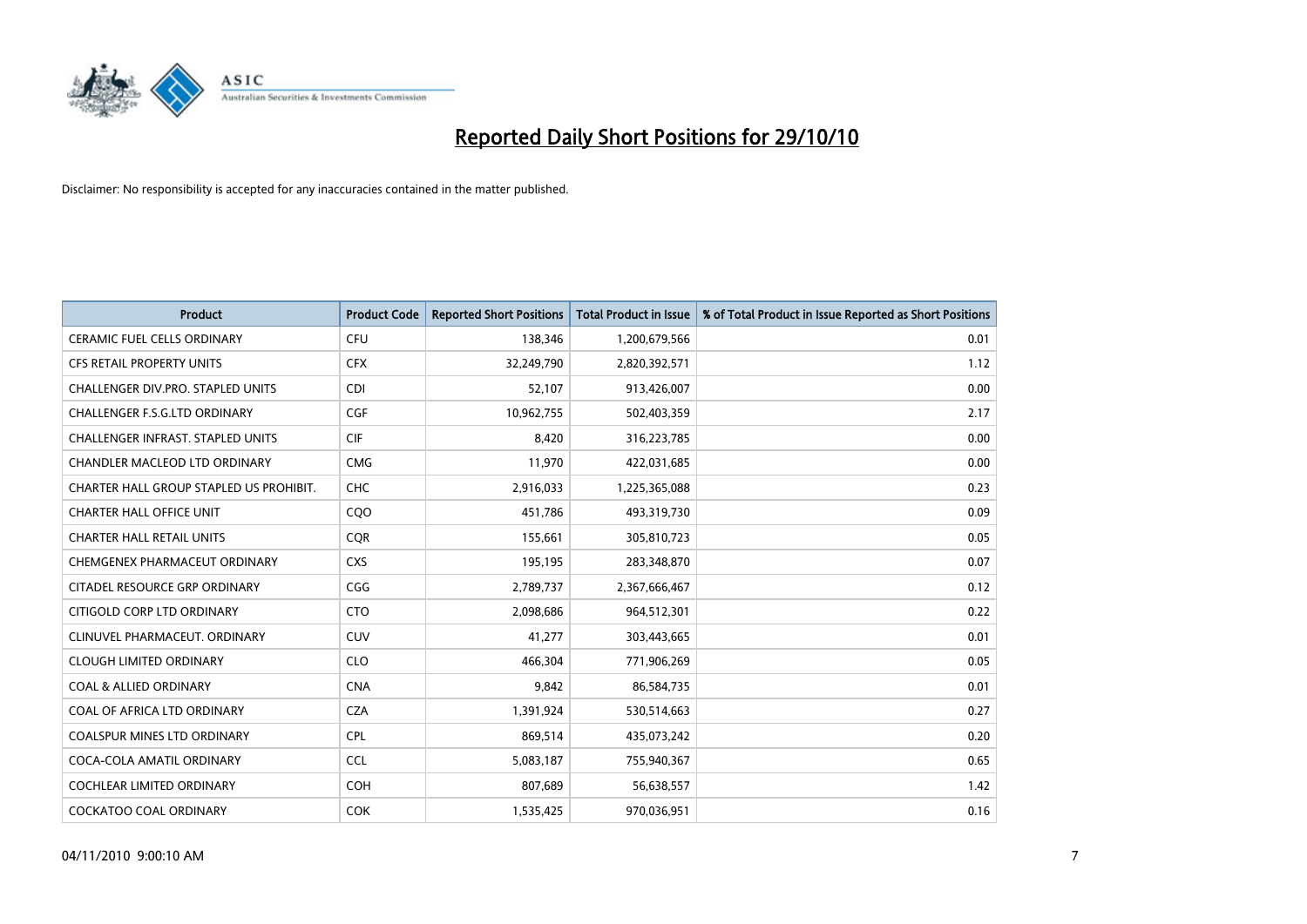

| <b>Product</b>                           | <b>Product Code</b> | <b>Reported Short Positions</b> | <b>Total Product in Issue</b> | % of Total Product in Issue Reported as Short Positions |
|------------------------------------------|---------------------|---------------------------------|-------------------------------|---------------------------------------------------------|
| <b>COEUR D'ALENE MINES. CDI 1:1</b>      | <b>CXC</b>          | 1,000                           | 3,834,109                     | 0.03                                                    |
| COFFEY INTERNATIONAL ORDINARY            | <b>COF</b>          | 20,869                          | 129,035,760                   | 0.01                                                    |
| COMMONWEALTH BANK, ORDINARY              | <b>CBA</b>          | 13,347,198                      | 1,548,882,074                 | 0.83                                                    |
| COMMONWEALTH PROP ORDINARY UNITS         | <b>CPA</b>          | 17,857,418                      | 2,012,803,230                 | 0.90                                                    |
| <b>COMPASS RESOURCES ORDINARY</b>        | <b>CMR</b>          | 101,480                         | 147,402,920                   | 0.07                                                    |
| COMPUTERSHARE LTD ORDINARY               | <b>CPU</b>          | 3,515,656                       | 555,664,059                   | 0.62                                                    |
| <b>CONNECTEAST GROUP STAPLED</b>         | <b>CEU</b>          | 32,448,549                      | 3,940,145,951                 | 0.81                                                    |
| CONSOLIDATED MEDIA, ORDINARY             | <b>CMJ</b>          | 3,309,299                       | 577,145,934                   | 0.58                                                    |
| <b>CONTANGO MICROCAP ORDINARY</b>        | <b>CTN</b>          | 7,500                           | 151,458,972                   | 0.00                                                    |
| <b>COOPER ENERGY LTD ORDINARY</b>        | <b>COE</b>          | 104,399                         | 292,576,001                   | 0.04                                                    |
| <b>COPPER STRIKE LTD ORDINARY</b>        | <b>CSE</b>          | 714                             | 129,455,571                   | 0.00                                                    |
| <b>COUNT FINANCIAL ORDINARY</b>          | COU                 | 1,399,298                       | 261,968,742                   | 0.54                                                    |
| <b>CRANE GROUP LIMITED ORDINARY</b>      | <b>CRG</b>          | 3,096,094                       | 79,110,667                    | 3.90                                                    |
| <b>CROMWELL GROUP STAPLED SECURITIES</b> | <b>CMW</b>          | 183,842                         | 909,626,240                   | 0.02                                                    |
| <b>CROWN LIMITED ORDINARY</b>            | <b>CWN</b>          | 3,864,185                       | 754,131,800                   | 0.50                                                    |
| <b>CSG LIMITED ORDINARY</b>              | <b>CSV</b>          | 532,719                         | 244,320,695                   | 0.21                                                    |
| <b>CSL LIMITED ORDINARY</b>              | <b>CSL</b>          | 6,109,144                       | 550,119,993                   | 1.10                                                    |
| <b>CSR LIMITED ORDINARY</b>              | <b>CSR</b>          | 4,773,991                       | 1,517,907,314                 | 0.31                                                    |
| <b>CUDECO LIMITED ORDINARY</b>           | CDU                 | 349,636                         | 145,412,643                   | 0.24                                                    |
| <b>CUSTOMERS LIMITED ORDINARY</b>        | <b>CUS</b>          | 53,891                          | 134,999,097                   | 0.03                                                    |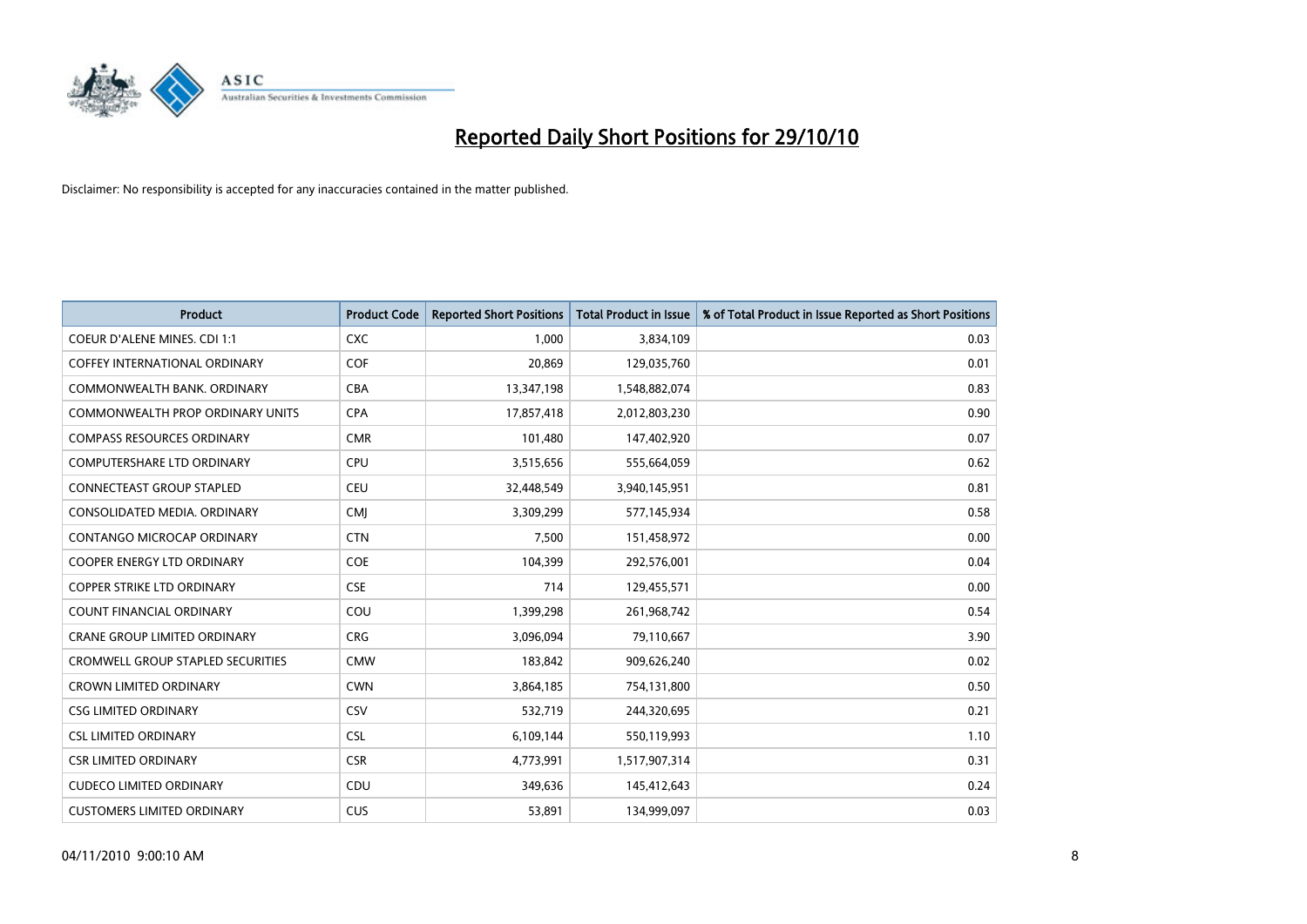

| <b>Product</b>                       | <b>Product Code</b> | <b>Reported Short Positions</b> | Total Product in Issue | % of Total Product in Issue Reported as Short Positions |
|--------------------------------------|---------------------|---------------------------------|------------------------|---------------------------------------------------------|
| DART ENERGY LTD ORDINARY             | <b>DTE</b>          | 1,221,482                       | 419,748,184            | 0.28                                                    |
| DAVID JONES LIMITED ORDINARY         | <b>DIS</b>          | 16,787,873                      | 510,945,759            | 3.28                                                    |
| <b>DECMIL GROUP LIMITED ORDINARY</b> | <b>DCG</b>          | 17,823                          | 123,804,568            | 0.01                                                    |
| DEEP YELLOW LIMITED ORDINARY         | <b>DYL</b>          | 140,199                         | 1,125,814,458          | 0.01                                                    |
| DEVINE LIMITED ORDINARY              | <b>DVN</b>          | 1,000                           | 634,918,223            | 0.00                                                    |
| DEXUS PROPERTY GROUP STAPLED UNITS   | <b>DXS</b>          | 14,164,364                      | 4,839,024,176          | 0.29                                                    |
| DISCOVERY METALS LTD ORDINARY        | <b>DML</b>          | 389,137                         | 302,202,585            | 0.13                                                    |
| DOMINION MINING ORDINARY             | <b>DOM</b>          | 174,146                         | 103,520,259            | 0.16                                                    |
| DOMINO PIZZA ENTERPR ORDINARY        | <b>DMP</b>          | 3                               | 68,407,674             | 0.00                                                    |
| DOWNER EDI LIMITED ORDINARY          | <b>DOW</b>          | 2,102,097                       | 343,178,483            | 0.61                                                    |
| DUET GROUP STAPLED US PROHIBIT.      | <b>DUE</b>          | 439,228                         | 887,304,690            | 0.05                                                    |
| <b>DULUXGROUP LIMITED ORDINARY</b>   | <b>DLX</b>          | 177,624                         | 366,992,120            | 0.04                                                    |
| DYESOL LIMITED ORDINARY              | <b>DYE</b>          | 342.000                         | 143,325,847            | 0.24                                                    |
| <b>EASTERN STAR GAS ORDINARY</b>     | ESG                 | 2,426,431                       | 991,567,041            | 0.22                                                    |
| EDT RETAIL TRUST UNITS               | <b>EDT</b>          | 99,457                          | 4,700,290,868          | 0.00                                                    |
| <b>ELDERS LIMITED ORDINARY</b>       | <b>ELD</b>          | 20,163,173                      | 448,598,480            | 4.51                                                    |
| ELDORADO GOLD CORP CDI 1:1           | EAU                 | 19,797                          | 20,934,663             | 0.09                                                    |
| ELIXIR PETROLEUM LTD ORDINARY        | <b>EXR</b>          | 324,400                         | 188,988,472            | 0.17                                                    |
| <b>EMECO HOLDINGS ORDINARY</b>       | <b>EHL</b>          | 316,808                         | 631,237,586            | 0.04                                                    |
| <b>ENERGY RESOURCES ORDINARY 'A'</b> | <b>ERA</b>          | 1,270,132                       | 190,737,934            | 0.67                                                    |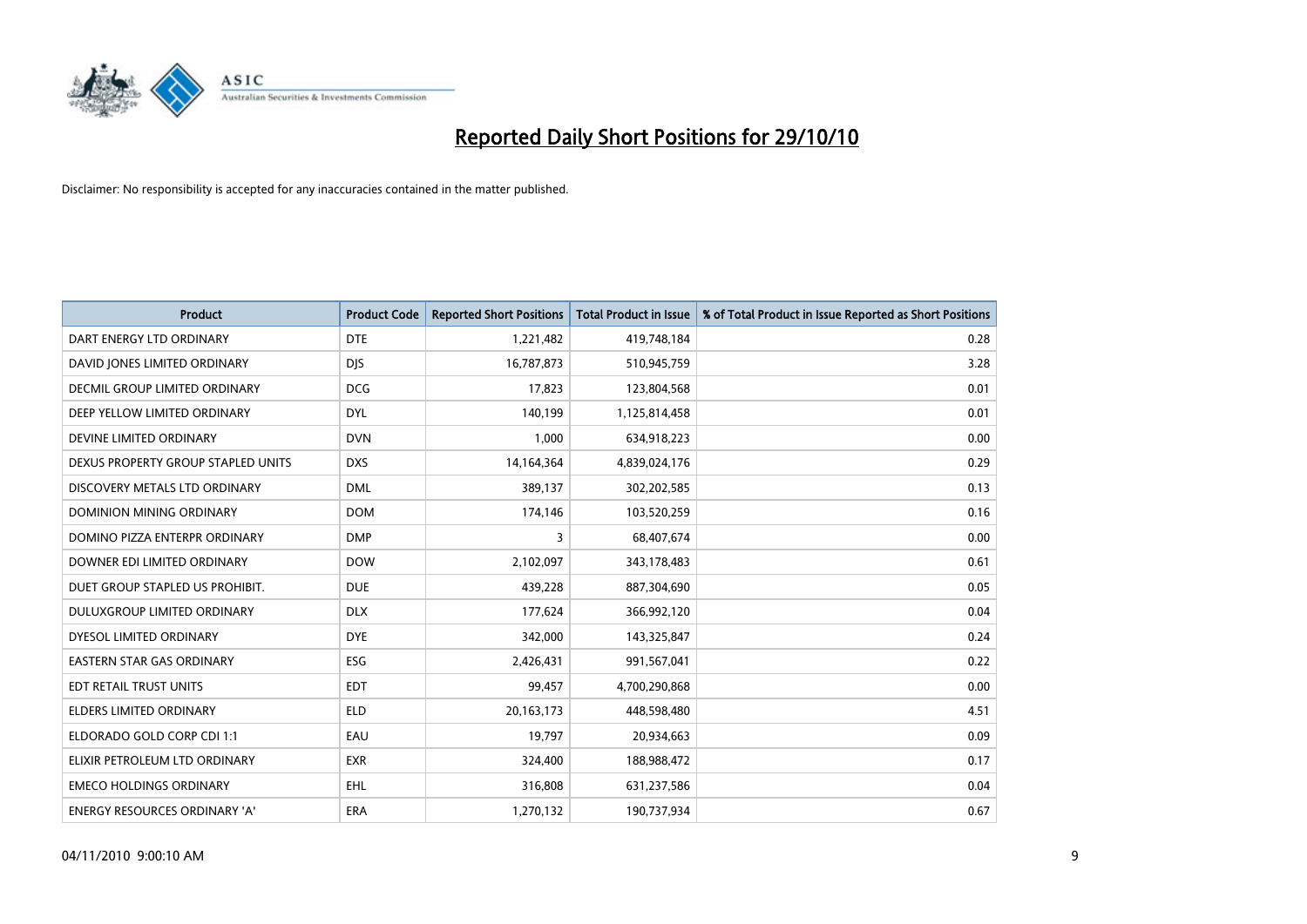

| <b>Product</b>                            | <b>Product Code</b> | <b>Reported Short Positions</b> | <b>Total Product in Issue</b> | % of Total Product in Issue Reported as Short Positions |
|-------------------------------------------|---------------------|---------------------------------|-------------------------------|---------------------------------------------------------|
| <b>ENERGY WORLD CORPOR, ORDINARY</b>      | <b>EWC</b>          | 9,568,841                       | 1,561,166,672                 | 0.62                                                    |
| <b>ENTEK ENERGY LTD ORDINARY</b>          | ETE                 | 489.903                         | 258,692,535                   | 0.19                                                    |
| <b>ENTELLECT SOLUTIONS ORDINARY</b>       | <b>ESN</b>          | 464,050                         | 1,740,334,200                 | 0.03                                                    |
| ENVESTRA LIMITED ORDINARY                 | <b>ENV</b>          | 1,323,021                       | 1,386,827,962                 | 0.09                                                    |
| EOUINOX MINERALS LTD CHESS DEPOSITARY INT | <b>EON</b>          | 4,648,091                       | 707,868,211                   | 0.66                                                    |
| <b>EVEREST FINANCIAL ORDINARY</b>         | <b>EFG</b>          | 4,300                           | 251,442,316                   | 0.00                                                    |
| <b>EXTRACT RESOURCES ORDINARY</b>         | <b>EXT</b>          | 588,467                         | 243,302,298                   | 0.24                                                    |
| FAIRFAX MEDIA LTD ORDINARY                | <b>FXI</b>          | 270,085,825                     | 2,351,955,725                 | 11.49                                                   |
| <b>FANTASTIC HOLDINGS ORDINARY</b>        | <b>FAN</b>          | 3,000                           | 102,693,495                   | 0.00                                                    |
| FERRAUS LIMITED ORDINARY                  | <b>FRS</b>          | 370                             | 205,700,890                   | 0.00                                                    |
| FISHER & PAYKEL APP. ORDINARY             | <b>FPA</b>          | 9,223,602                       | 724,235,162                   | 1.27                                                    |
| FISHER & PAYKEL H. ORDINARY               | <b>FPH</b>          | 1,378,134                       | 517,444,890                   | 0.27                                                    |
| FKP PROPERTY GROUP STAPLED SECURITIES     | <b>FKP</b>          | 3,990,344                       | 1,174,033,185                 | 0.34                                                    |
| FLEETWOOD CORP ORDINARY                   | <b>FWD</b>          | 49,247                          | 57,209,053                    | 0.07                                                    |
| FLETCHER BUILDING ORDINARY                | <b>FBU</b>          | 528,225                         | 611,250,393                   | 0.09                                                    |
| FLEXIGROUP LIMITED ORDINARY               | <b>FXL</b>          | 25,626                          | 275,472,492                   | 0.01                                                    |
| <b>FLIGHT CENTRE ORDINARY</b>             | <b>FLT</b>          | 2,629,204                       | 99,787,921                    | 2.64                                                    |
| FLINDERS MINES LTD ORDINARY               | <b>FMS</b>          | 20,946,166                      | 1,820,149,571                 | 1.15                                                    |
| FORTE ENERGY NL ORDINARY                  | <b>FTE</b>          | 2,658,986                       | 580,658,031                   | 0.46                                                    |
| FORTESCUE METALS GRP ORDINARY             | <b>FMG</b>          | 8,327,641                       | 3,111,398,945                 | 0.24                                                    |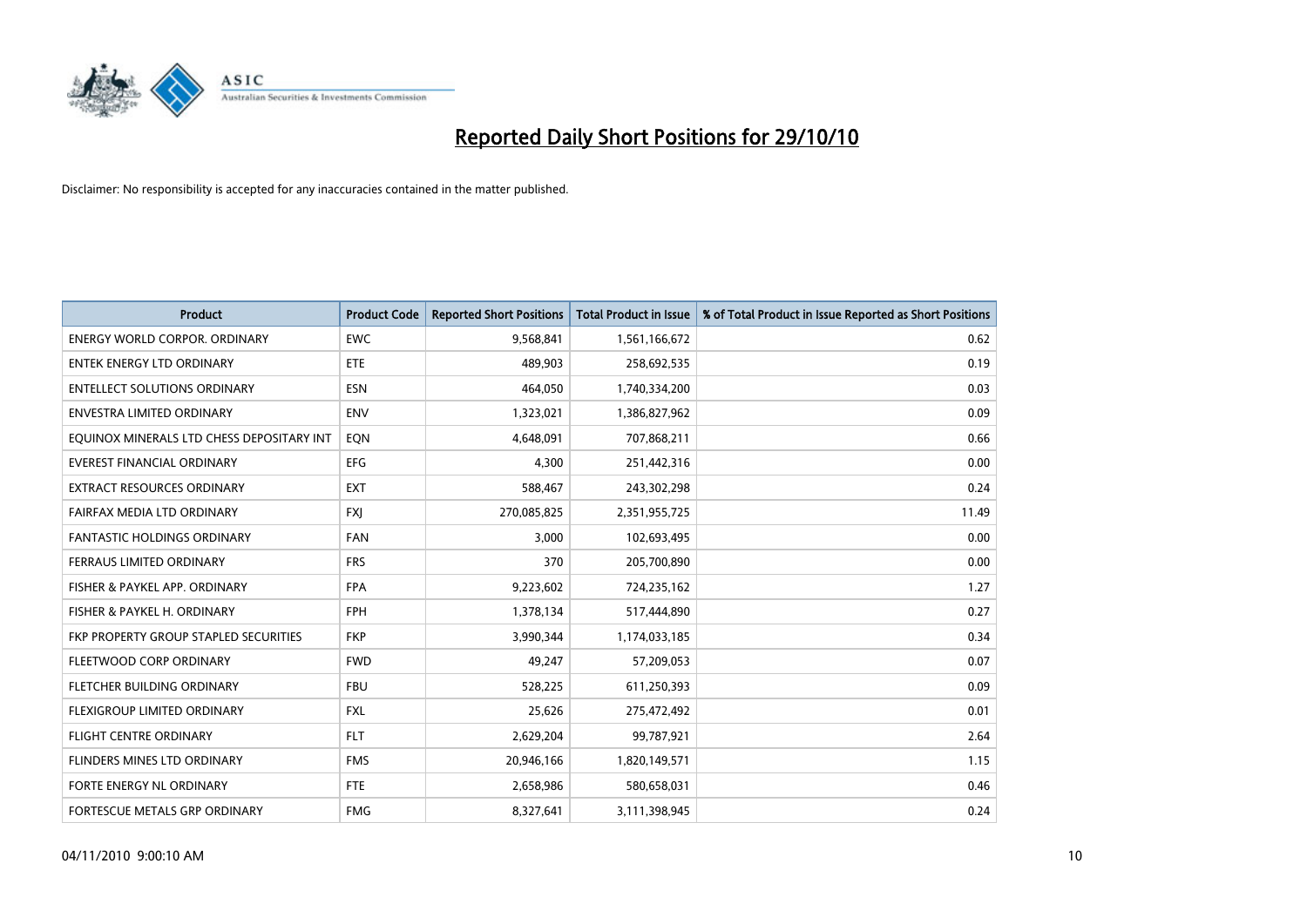

| <b>Product</b>                            | <b>Product Code</b> | <b>Reported Short Positions</b> | Total Product in Issue | % of Total Product in Issue Reported as Short Positions |
|-------------------------------------------|---------------------|---------------------------------|------------------------|---------------------------------------------------------|
| <b>FOSTER'S GROUP ORDINARY</b>            | FGL                 | 4,178,503                       | 1,930,723,313          | 0.22                                                    |
| FTD CORPORATION ORDINARY                  | <b>FTD</b>          | 8,088                           | 100,421,069            | 0.01                                                    |
| <b>FUNTASTIC LIMITED ORDINARY</b>         | <b>FUN</b>          | 322,528                         | 340,997,682            | 0.09                                                    |
| <b>G.U.D. HOLDINGS ORDINARY</b>           | GUD                 | 169,605                         | 68,426,721             | 0.24                                                    |
| <b>GALAXY RESOURCES ORDINARY</b>          | GXY                 | 363,777                         | 190,553,358            | 0.18                                                    |
| <b>GEODYNAMICS LIMITED ORDINARY</b>       | GDY                 | 286,319                         | 292,840,219            | 0.10                                                    |
| <b>GINDALBIE METALS LTD ORDINARY</b>      | <b>GBG</b>          | 4,980,211                       | 850,108,099            | 0.58                                                    |
| <b>GIRALIA RESOURCES NL ORDINARY</b>      | GIR                 | 332,516                         | 180,135,170            | 0.17                                                    |
| <b>GLOBAL MINING ORDINARY</b>             | <b>GMI</b>          | 8,951                           | 191,820,968            | 0.00                                                    |
| <b>GLOUCESTER COAL ORDINARY</b>           | GCL                 | 253,181                         | 140,447,062            | 0.18                                                    |
| <b>GME RESOURCES LTD ORDINARY</b>         | <b>GME</b>          | 800                             | 302,352,750            | 0.00                                                    |
| <b>GOLDEN GATE PETROL ORDINARY</b>        | GGP                 | 11,538                          | 975,826,623            | 0.00                                                    |
| <b>GOLDEN WEST RESOURCE ORDINARY</b>      | <b>GWR</b>          | 1,617                           | 164,606,127            | 0.00                                                    |
| <b>GOODMAN FIELDER, ORDINARY</b>          | GFF                 | 11,586,064                      | 1,380,386,438          | 0.85                                                    |
| <b>GOODMAN GROUP STAPLED US PROHIBIT.</b> | <b>GMG</b>          | 3,866,488                       | 6,369,751,394          | 0.05                                                    |
| <b>GPT GROUP STAPLED SEC.</b>             | GPT                 | 9,084,543                       | 1,855,529,431          | 0.47                                                    |
| <b>GRAINCORP LIMITED A CLASS ORDINARY</b> | <b>GNC</b>          | 675,149                         | 198,318,900            | 0.34                                                    |
| <b>GRANGE RESOURCES. ORDINARY</b>         | <b>GRR</b>          | 1,497,076                       | 1,152,077,403          | 0.13                                                    |
| <b>GREENLAND MIN EN LTD ORDINARY</b>      | GGG                 | 1,253,960                       | 256,262,512            | 0.48                                                    |
| <b>GRYPHON MINERALS LTD ORDINARY</b>      | GRY                 | 27,571                          | 289,272,058            | 0.01                                                    |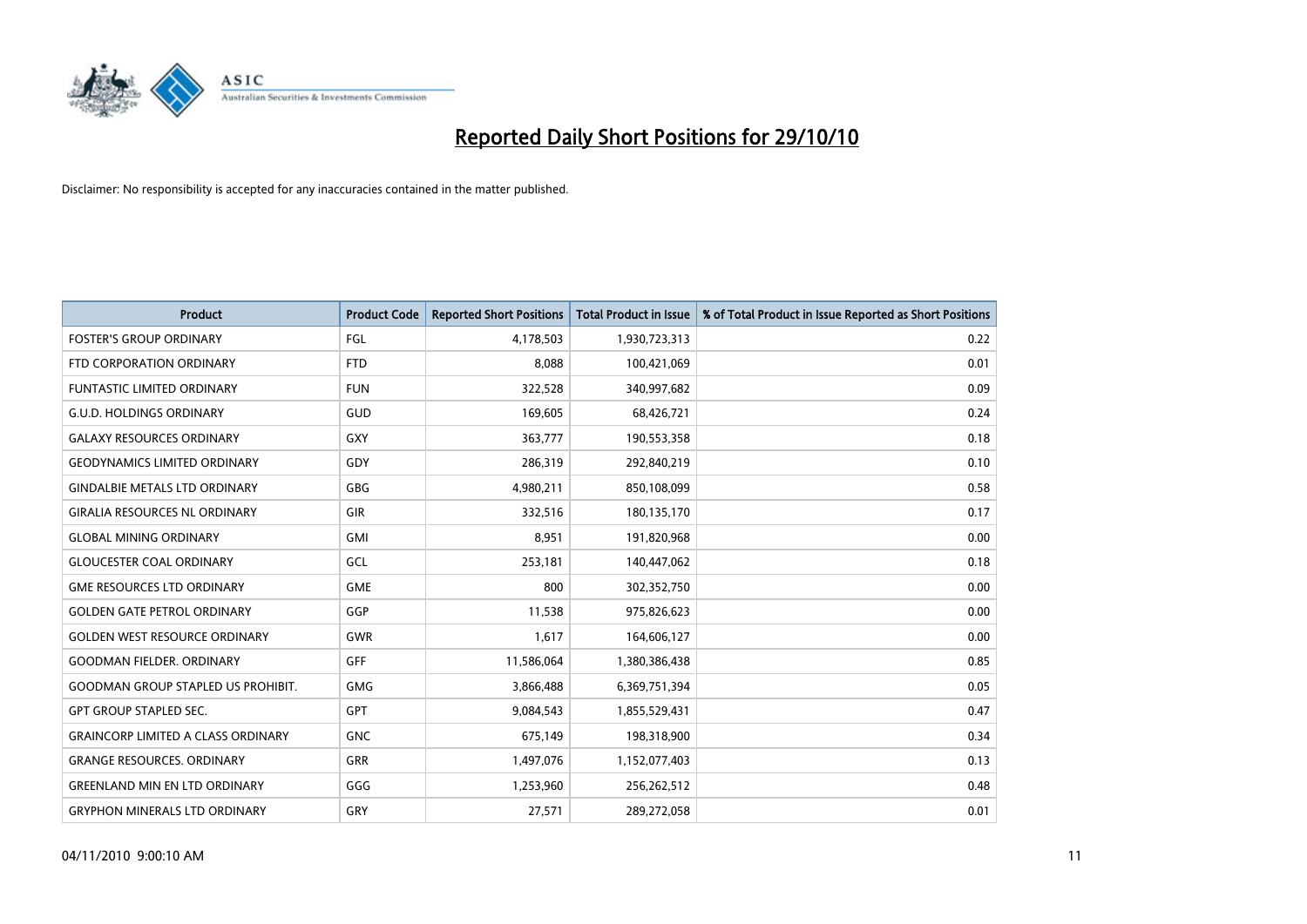

| Product                                          | <b>Product Code</b> | <b>Reported Short Positions</b> | Total Product in Issue | % of Total Product in Issue Reported as Short Positions |
|--------------------------------------------------|---------------------|---------------------------------|------------------------|---------------------------------------------------------|
| <b>GUINNESS PEAT GROUP. CHESS DEPOSITARY INT</b> | <b>GPG</b>          | 55                              | 309,138,006            | 0.00                                                    |
| <b>GUNNS LIMITED ORDINARY</b>                    | <b>GNS</b>          | 17,592,215                      | 806,734,892            | 2.19                                                    |
| <b>GWA INTERNATIONAL ORDINARY</b>                | <b>GWT</b>          | 3,979,414                       | 301,102,514            | 1.32                                                    |
| HARVEY NORMAN ORDINARY                           | <b>HVN</b>          | 33,899,560                      | 1,062,316,784          | 3.20                                                    |
| HASTIE GROUP LIMITED ORDINARY                    | <b>HST</b>          | 126,362                         | 239,716,924            | 0.05                                                    |
| <b>HASTINGS DIVERSIFIED STAPLED SECURITY</b>     | <b>HDF</b>          | 183,930                         | 513,336,482            | 0.03                                                    |
| <b>HEARTWARE INT INC CDI 35:1</b>                | <b>HIN</b>          | 272,008                         | 66,059,280             | 0.41                                                    |
| <b>HENDERSON GROUP CDI 1:1</b>                   | <b>HGG</b>          | 8,387,486                       | 564,915,116            | 1.47                                                    |
| HEA HOLDINGS LIMITED ORDINARY                    | <b>HFA</b>          | 1,820,937                       | 469,330,170            | 0.38                                                    |
| <b>HIGHLANDS PACIFIC ORDINARY</b>                | <b>HIG</b>          | 2,382,805                       | 683,207,148            | 0.35                                                    |
| HILLCREST LITIGAT, ORDINARY                      | <b>HLS</b>          | 1,600,000                       | 58,881,522             | 2.72                                                    |
| HILLS INDUSTRIES LTD ORDINARY                    | <b>HIL</b>          | 1,543,916                       | 248,676,841            | 0.62                                                    |
| HORIZON OIL LIMITED ORDINARY                     | <b>HZN</b>          | 3,039,428                       | 1,130,311,515          | 0.27                                                    |
| <b>ICON ENERGY LIMITED ORDINARY</b>              | <b>ICN</b>          | 67,000                          | 439,801,394            | 0.02                                                    |
| <b>IINET LIMITED ORDINARY</b>                    | <b>IIN</b>          | 1,345,311                       | 151,963,119            | 0.88                                                    |
| <b>ILUKA RESOURCES ORDINARY</b>                  | ILU                 | 5,675,665                       | 418,700,517            | 1.33                                                    |
| <b>IMDEX LIMITED ORDINARY</b>                    | <b>IMD</b>          | 4,379                           | 197,047,128            | 0.00                                                    |
| IMF (AUSTRALIA) LTD ORDINARY                     | <b>IMF</b>          | 329,994                         | 122,496,819            | 0.27                                                    |
| <b>IMX RESOURCES LTD ORDINARY</b>                | <b>IXR</b>          | 20,000                          | 260,252,803            | 0.01                                                    |
| <b>INCITEC PIVOT ORDINARY</b>                    | IPL                 | 1,673,460                       | 1,628,730,107          | 0.10                                                    |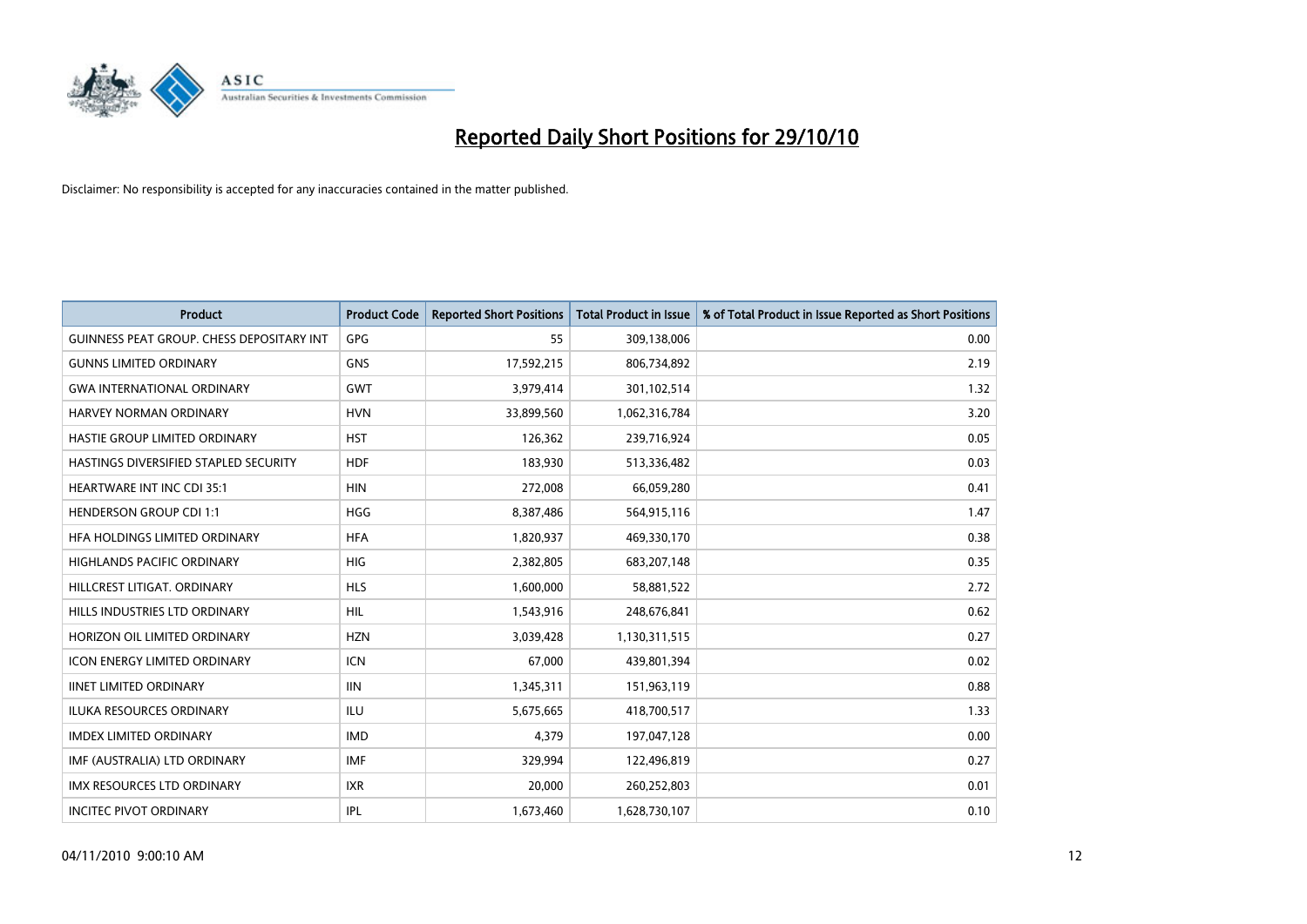

| <b>Product</b>                         | <b>Product Code</b> | <b>Reported Short Positions</b> | Total Product in Issue | % of Total Product in Issue Reported as Short Positions |
|----------------------------------------|---------------------|---------------------------------|------------------------|---------------------------------------------------------|
| <b>INDAGO RESOURCES LTD ORDINARY</b>   | <b>IDG</b>          | 8,179                           | 81,659,448             | 0.01                                                    |
| INDEPENDENCE GROUP ORDINARY            | <b>IGO</b>          | 272,059                         | 114,063,539            | 0.23                                                    |
| INDOPHIL RESOURCES ORDINARY            | <b>IRN</b>          | 349,989                         | 471,445,763            | 0.07                                                    |
| <b>INDUSTREA LIMITED ORDINARY</b>      | IDL                 | 1,902,394                       | 1,088,087,032          | 0.17                                                    |
| INFIGEN ENERGY STAPLED SECURITIES      | <b>IFN</b>          | 6,139,096                       | 761,222,569            | 0.80                                                    |
| ING INDUSTRIAL FUND UNITS              | <b>IIF</b>          | 4,784,470                       | 2,592,249,647          | 0.18                                                    |
| ING OFFICE FUND STAPLED SECURITIES     | <b>IOF</b>          | 2,103,313                       | 2,729,071,212          | 0.07                                                    |
| ING RE COM GROUP STAPLED SECURITIES    | <b>ILF</b>          | 9,075                           | 441,029,194            | 0.00                                                    |
| <b>INSURANCE AUSTRALIA ORDINARY</b>    | IAG                 | 2,860,600                       | 2,078,994,021          | 0.13                                                    |
| INTEGRA MINING LTD, ORDINARY           | <b>IGR</b>          | 1,583,078                       | 755,792,394            | 0.20                                                    |
| <b>INTOLL GROUP STAPLED SECURITIES</b> | <b>ITO</b>          | 3,015,003                       | 2,261,732,048          | 0.13                                                    |
| <b>INTREPID MINES ORDINARY</b>         | <b>IAU</b>          | 1,227,935                       | 432,579,805            | 0.28                                                    |
| <b>INVOCARE LIMITED ORDINARY</b>       | <b>IVC</b>          | 740,815                         | 102,394,649            | 0.72                                                    |
| <b>ION LIMITED ORDINARY</b>            | <b>ION</b>          | 164,453                         | 256,365,105            | 0.06                                                    |
| <b>IOOF HOLDINGS LTD ORDINARY</b>      | IFL.                | 1,516,031                       | 229,794,395            | 0.64                                                    |
| <b>IRESS MARKET TECH. ORDINARY</b>     | <b>IRE</b>          | 2,118,521                       | 126,018,142            | 1.67                                                    |
| <b>IRON ORE HOLDINGS ORDINARY</b>      | <b>IOH</b>          | 32,184                          | 135,381,616            | 0.02                                                    |
| ISHARES GLOBAL 100 CDI 1:1             | <b>IOO</b>          | 1,044                           | 10,600,000             | 0.01                                                    |
| <b>ISHARES MSCI EAFE CDI 1:1</b>       | <b>IVE</b>          | 75,419                          | 590,400,000            | 0.01                                                    |
| ISHARES MSCI EM MKTS CDI 1:1           | IEM                 | 1,965                           | 425,700,000            | 0.00                                                    |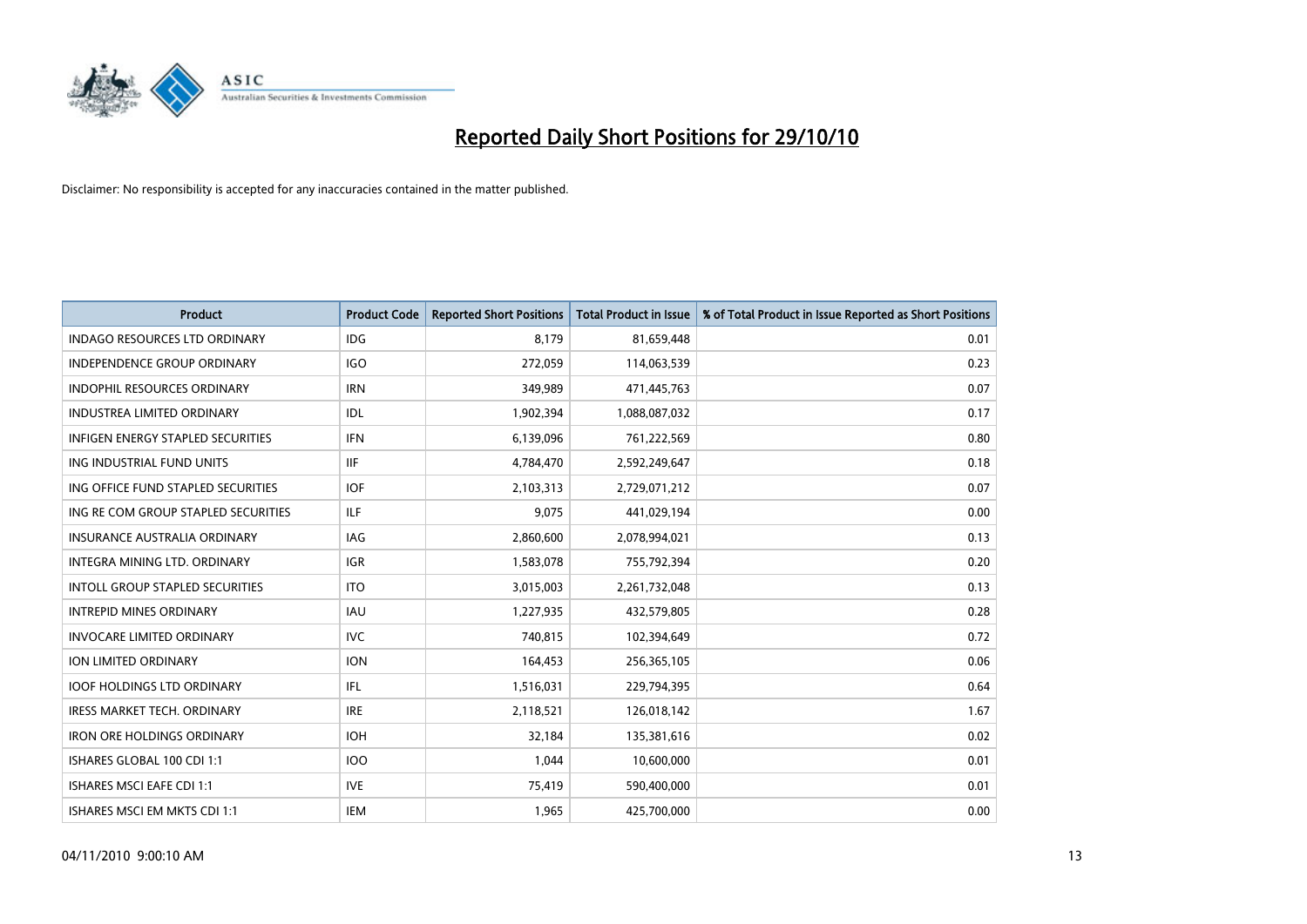

| <b>Product</b>                           | <b>Product Code</b> | <b>Reported Short Positions</b> | Total Product in Issue | % of Total Product in Issue Reported as Short Positions |
|------------------------------------------|---------------------|---------------------------------|------------------------|---------------------------------------------------------|
| ISHARES RUSSELL 2000 CDI 1:1             | <b>IRU</b>          | 2,920                           | 147,350,000            | 0.00                                                    |
| ISHARES S&P 500 CDI 1:1                  | <b>IVV</b>          | 16,234                          | 116,350,000            | 0.01                                                    |
| <b>ISOFT GROUP LIMITED ORDINARY</b>      | <b>ISF</b>          | 18,407,702                      | 1,070,595,874          | 1.72                                                    |
| <b>IVANHOE AUSTRALIA ORDINARY</b>        | <b>IVA</b>          | 32,631                          | 418,083,853            | 0.01                                                    |
| <b>IABIRU METALS LTD ORDINARY</b>        | <b>IML</b>          | 443.018                         | 552,619,180            | 0.08                                                    |
| JAMES HARDIE INDUST CHESS DEPOSITARY INT | <b>IHX</b>          | 12,338,499                      | 435,726,268            | 2.79                                                    |
| <b>JAMESON RESOURCES ORDINARY</b>        | <b>JAL</b>          | 1,600,000                       | 63,885,910             | 2.50                                                    |
| <b>JB HI-FI LIMITED ORDINARY</b>         | <b>IBH</b>          | 9,072,519                       | 109,200,612            | 8.30                                                    |
| <b>KAGARA LTD ORDINARY</b>               | KZL                 | 5,522,636                       | 707,789,717            | 0.79                                                    |
| KAROON GAS AUSTRALIA ORDINARY            | <b>KAR</b>          | 210,453                         | 205,508,127            | 0.10                                                    |
| KASBAH RESOURCES ORDINARY                | <b>KAS</b>          | 600,000                         | 237,315,006            | 0.25                                                    |
| KATHMANDU HOLD LTD ORDINARY              | <b>KMD</b>          | 614,319                         | 200,000,000            | 0.30                                                    |
| <b>KEYBRIDGE CAPITAL ORDINARY</b>        | <b>KBC</b>          | 5,999                           | 172,070,564            | 0.00                                                    |
| KIMBERLEY METALS LTD ORDINARY            | <b>KBL</b>          | 2,609                           | 115,216,206            | 0.00                                                    |
| KINGSGATE CONSOLID, ORDINARY             | <b>KCN</b>          | 895,053                         | 101,087,786            | 0.88                                                    |
| KINGSROSE MINING LTD ORDINARY            | <b>KRM</b>          | 9,243                           | 249,025,560            | 0.00                                                    |
| LEIGHTON HOLDINGS ORDINARY               | LEI                 | 5,908,161                       | 300,809,799            | 1.97                                                    |
| LEND LEASE GROUP UNIT/ORD STAPLED        | LLC                 | 556,659                         | 565,558,754            | 0.10                                                    |
| LINC ENERGY LTD ORDINARY                 | <b>LNC</b>          | 1,010,445                       | 497,085,405            | 0.20                                                    |
| LIQUEFIED NATURAL ORDINARY               | <b>LNG</b>          | 6,203                           | 213,339,015            | 0.00                                                    |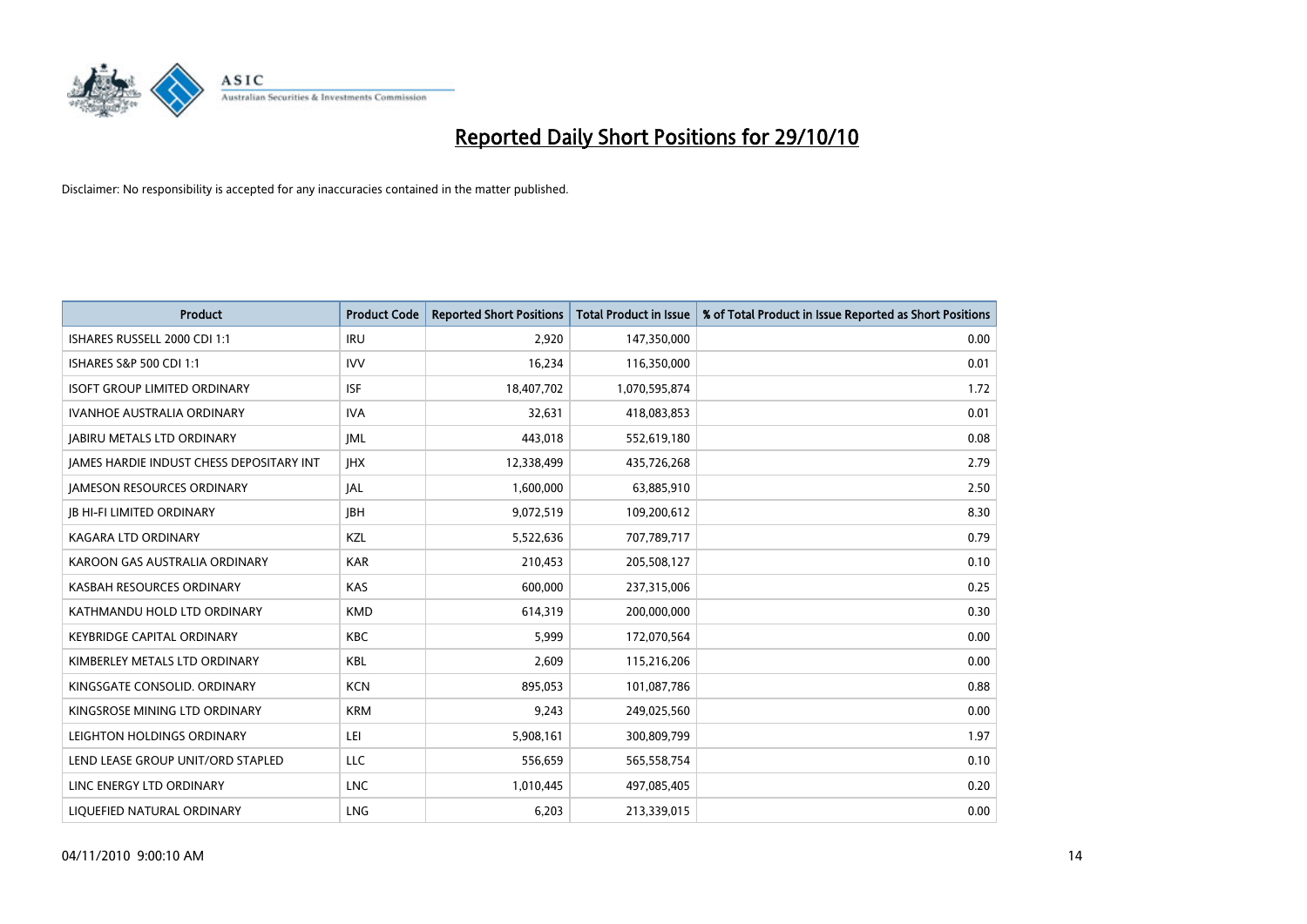

| <b>Product</b>                        | <b>Product Code</b> | <b>Reported Short Positions</b> | Total Product in Issue | % of Total Product in Issue Reported as Short Positions |
|---------------------------------------|---------------------|---------------------------------|------------------------|---------------------------------------------------------|
| LYNAS CORPORATION ORDINARY            | <b>LYC</b>          | 6,070,198                       | 1,656,999,093          | 0.37                                                    |
| MAC SERVICES (THE) ORDINARY           | <b>MSL</b>          | 67,837                          | 165,966,692            | 0.04                                                    |
| MACARTHUR COAL ORDINARY               | <b>MCC</b>          | 1,150,250                       | 299,476,903            | 0.37                                                    |
| <b>MACMAHON HOLDINGS ORDINARY</b>     | <b>MAH</b>          | 773,037                         | 733,711,705            | 0.10                                                    |
| MACQ ATLAS ROADS GRP ORDINARY STAPLED | <b>MQA</b>          | 395,758                         | 452,345,907            | 0.08                                                    |
| MACQUARIE GROUP LTD ORDINARY          | MQG                 | 3,823,947                       | 345,601,301            | 1.11                                                    |
| MANTRA RESOURCES ORDINARY             | <b>MRU</b>          | 24,956                          | 130,229,188            | 0.02                                                    |
| MAP GROUP STAPLED US PROHIBIT.        | <b>MAP</b>          | 955,978                         | 1,861,210,782          | 0.05                                                    |
| <b>MARION ENERGY ORDINARY</b>         | <b>MAE</b>          | 374,994                         | 429,822,043            | 0.09                                                    |
| <b>MATRIX C &amp; E LTD ORDINARY</b>  | <b>MCE</b>          | 2,837                           | 72,964,098             | 0.00                                                    |
| MCMILLAN SHAKESPEARE ORDINARY         | <b>MMS</b>          | 177,161                         | 67,849,516             | 0.26                                                    |
| MCPHERSON'S LTD ORDINARY              | <b>MCP</b>          | 17,550                          | 71,651,758             | 0.02                                                    |
| MEDUSA MINING LTD ORDINARY            | <b>MML</b>          | 916,847                         | 187,584,911            | 0.49                                                    |
| MELBOURNE IT LIMITED ORDINARY         | <b>MLB</b>          | 148,022                         | 80,029,955             | 0.18                                                    |
| MEO AUSTRALIA LTD ORDINARY            | <b>MEO</b>          | 474,711                         | 477,220,955            | 0.10                                                    |
| <b>MERMAID MARINE ORDINARY</b>        | <b>MRM</b>          | 504,982                         | 188,672,387            | 0.27                                                    |
| MESOBLAST LIMITED ORDINARY            | <b>MSB</b>          | 20,643                          | 158,140,556            | 0.01                                                    |
| METALS X LIMITED ORDINARY             | <b>MLX</b>          | 326,940                         | 1,365,661,782          | 0.03                                                    |
| METCASH LIMITED ORDINARY              | <b>MTS</b>          | 18,940,136                      | 768,523,847            | 2.45                                                    |
| METGASCO LIMITED ORDINARY             | <b>MEL</b>          | 235,435                         | 250,803,468            | 0.09                                                    |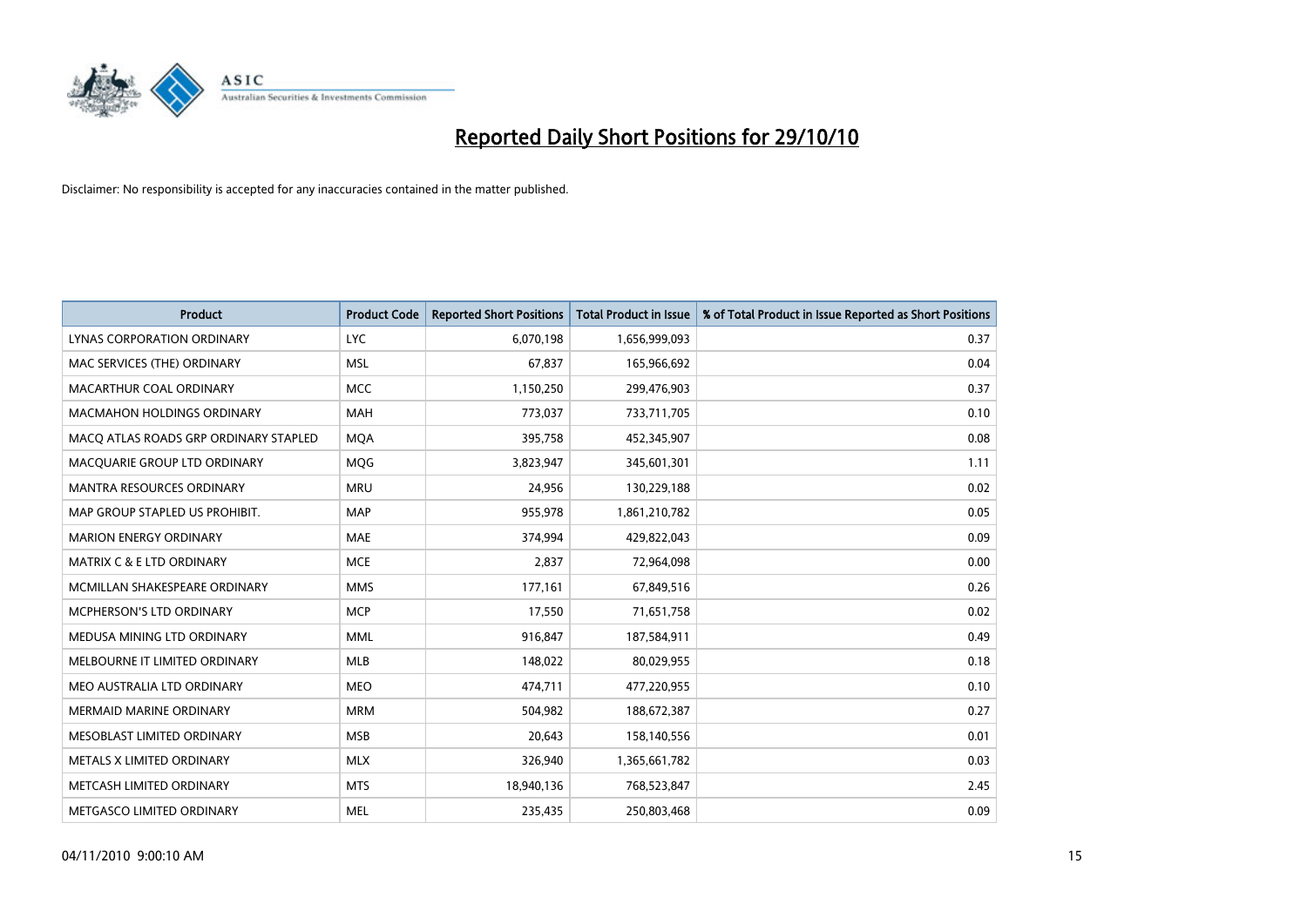

| <b>Product</b>                          | <b>Product Code</b> | <b>Reported Short Positions</b> | <b>Total Product in Issue</b> | % of Total Product in Issue Reported as Short Positions |
|-----------------------------------------|---------------------|---------------------------------|-------------------------------|---------------------------------------------------------|
| MICLYN EXP OFFSHR ORDINARY              | <b>MIO</b>          | 381,647                         | 271,700,000                   | 0.13                                                    |
| MINARA RESOURCES ORDINARY               | <b>MRE</b>          | 4,115,915                       | 1,167,783,517                 | 0.35                                                    |
| MINCOR RESOURCES NL ORDINARY            | <b>MCR</b>          | 230,468                         | 200,608,804                   | 0.10                                                    |
| MINERAL DEPOSITS ORDINARY               | <b>MDL</b>          | 1,242,665                       | 606,441,673                   | 0.20                                                    |
| MINERAL RESOURCES, ORDINARY             | <b>MIN</b>          | 144,672                         | 167,939,485                   | 0.08                                                    |
| MIRABELA NICKEL LTD ORDINARY            | <b>MBN</b>          | 7,552,042                       | 485,383,737                   | 1.54                                                    |
| MIRVAC GROUP STAPLED SECURITIES         | <b>MGR</b>          | 3,140,891                       | 3,415,819,357                 | 0.09                                                    |
| MITCHELL COMMUNITCA, ORDINARY           | <b>MCU</b>          | 16,057                          | 301,883,014                   | 0.01                                                    |
| MOLOPO ENERGY LTD ORDINARY              | <b>MPO</b>          | 579,017                         | 250,972,584                   | 0.23                                                    |
| MONADELPHOUS GROUP ORDINARY             | <b>MND</b>          | 565,936                         | 87,521,827                    | 0.64                                                    |
| MOUNT GIBSON IRON ORDINARY              | <b>MGX</b>          | 2,027,220                       | 1,082,570,693                 | 0.17                                                    |
| MURCHISON METALS LTD ORDINARY           | <b>MMX</b>          | 6,317,139                       | 435,884,268                   | 1.44                                                    |
| <b>MYER HOLDINGS LTD ORDINARY</b>       | <b>MYR</b>          | 15,136,220                      | 581,517,884                   | 2.63                                                    |
| <b>MYSTATE LIMITED ORDINARY</b>         | <b>MYS</b>          | 1,400                           | 67,439,158                    | 0.00                                                    |
| NAMOI COTTON CO-OP CO-OPERATIVE CAP.UNT | <b>NAM</b>          | 205,227                         | 96,978,836                    | 0.21                                                    |
| NATIONAL AUST. BANK ORDINARY            | <b>NAB</b>          | 16,132,313                      | 2,133,340,708                 | 0.76                                                    |
| NATURAL FUEL LIMITED ORDINARY           | <b>NFL</b>          |                                 | 721,912                       | 0.00                                                    |
| NAVITAS LIMITED ORDINARY                | <b>NVT</b>          | 580,513                         | 342,450,567                   | 0.17                                                    |
| NEPTUNE MARINE ORDINARY                 | <b>NMS</b>          | 2,310,369                       | 438,935,619                   | 0.52                                                    |
| NEW HOPE CORPORATION ORDINARY           | <b>NHC</b>          | 590.660                         | 830,230,549                   | 0.07                                                    |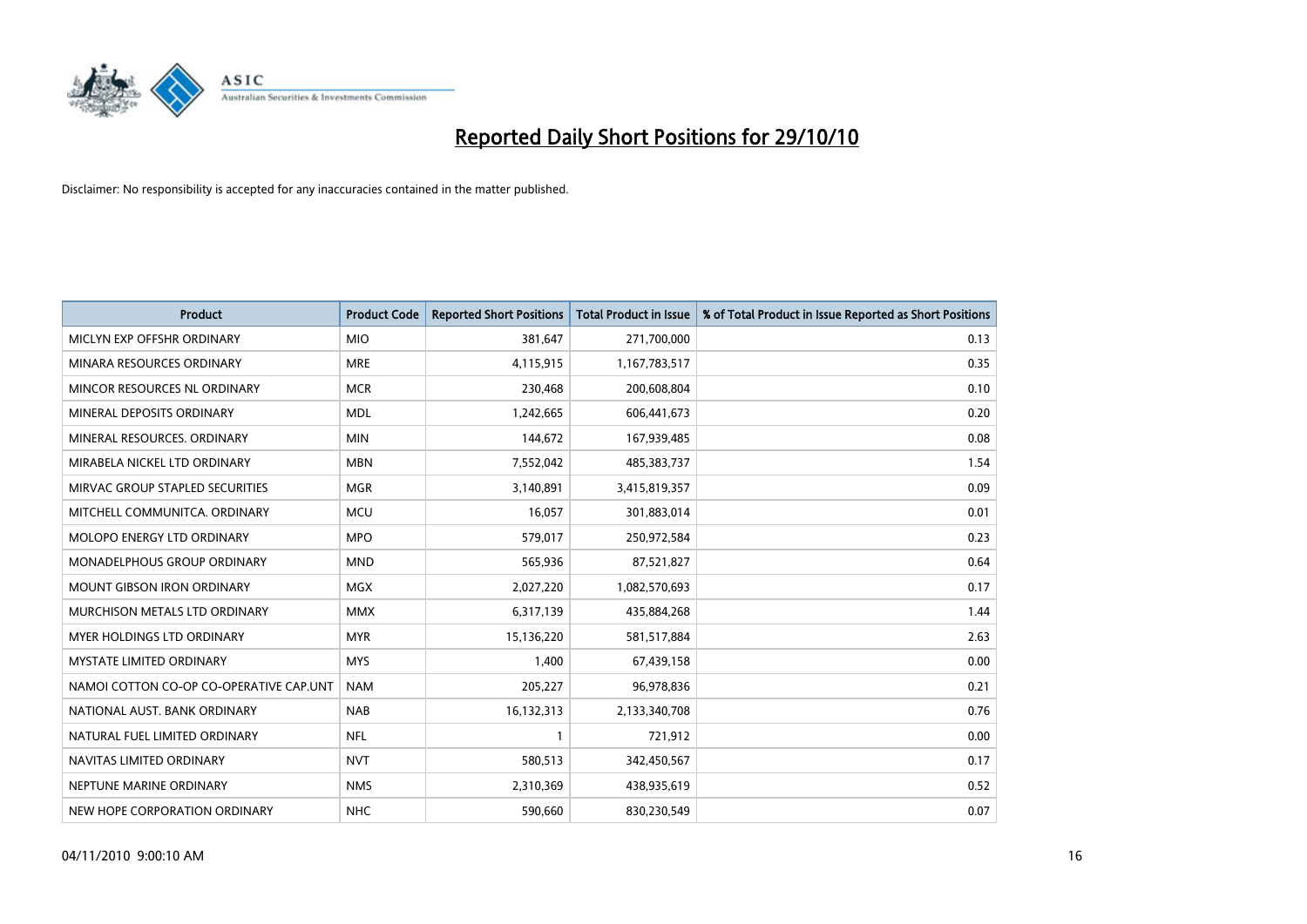

| <b>Product</b>                        | <b>Product Code</b> | <b>Reported Short Positions</b> | Total Product in Issue | % of Total Product in Issue Reported as Short Positions |
|---------------------------------------|---------------------|---------------------------------|------------------------|---------------------------------------------------------|
| NEWCREST MINING ORDINARY              | <b>NCM</b>          | 3,757,910                       | 764,486,927            | 0.47                                                    |
| NEWS CORP A NON-VOTING CDI            | <b>NWSLV</b>        | 181,986                         | 1,828,178,274          | 0.01                                                    |
| NEWS CORP B VOTING CDI                | <b>NWS</b>          | 7,990,818                       | 798,520,953            | 1.00                                                    |
| NEXBIS LIMITED ORDINARY               | <b>NBS</b>          | 63,733                          | 498,972,940            | 0.01                                                    |
| NEXUS ENERGY LIMITED ORDINARY         | <b>NXS</b>          | 6,200,608                       | 988,257,304            | 0.61                                                    |
| NIB HOLDINGS LIMITED ORDINARY         | <b>NHF</b>          | 8,911                           | 495,431,427            | 0.00                                                    |
| NICK SCALI LIMITED ORDINARY           | <b>NCK</b>          | 35,846                          | 81,000,000             | 0.04                                                    |
| NIDO PETROLEUM ORDINARY               | <b>NDO</b>          | 5,707,692                       | 1,107,550,321          | 0.51                                                    |
| NKWE PLATINUM 10C US COMMON           | <b>NKP</b>          | 262,400                         | 559,651,184            | 0.04                                                    |
| NORTHERN CREST ORDINARY               | NOC                 | 24.345                          | 116,074,781            | 0.02                                                    |
| NORTHERN IRON LTD ORDINARY            | <b>NFE</b>          | 1,267,657                       | 336,035,503            | 0.38                                                    |
| NRW HOLDINGS LIMITED ORDINARY         | <b>NWH</b>          | 187,311                         | 251,223,000            | 0.07                                                    |
| NUFARM LIMITED ORDINARY               | <b>NUF</b>          | 8,293,818                       | 261,775,731            | 3.17                                                    |
| NUPLEX INDUSTRIES ORDINARY            | <b>NPX</b>          | 43.989                          | 195,060,783            | 0.02                                                    |
| NYOTA MINERALS LTD ORDINARY           | <b>NYO</b>          | 530,000                         | 317,993,276            | 0.17                                                    |
| OAKTON LIMITED ORDINARY               | <b>OKN</b>          | 608,784                         | 93,632,735             | 0.65                                                    |
| OCEANAGOLD CORP. CHESS DEPOSITARY INT | <b>OGC</b>          | 77,547                          | 249,874,252            | 0.03                                                    |
| OCEANIA CAPITAL LTD ORDINARY          | <b>OCP</b>          | 2,500                           | 91,921,295             | 0.00                                                    |
| OIL SEARCH LTD ORDINARY               | OSH                 | 10,053,943                      | 1,312,888,303          | 0.75                                                    |
| OM HOLDINGS LIMITED ORDINARY          | OMH                 | 1.254.303                       | 503,085,150            | 0.25                                                    |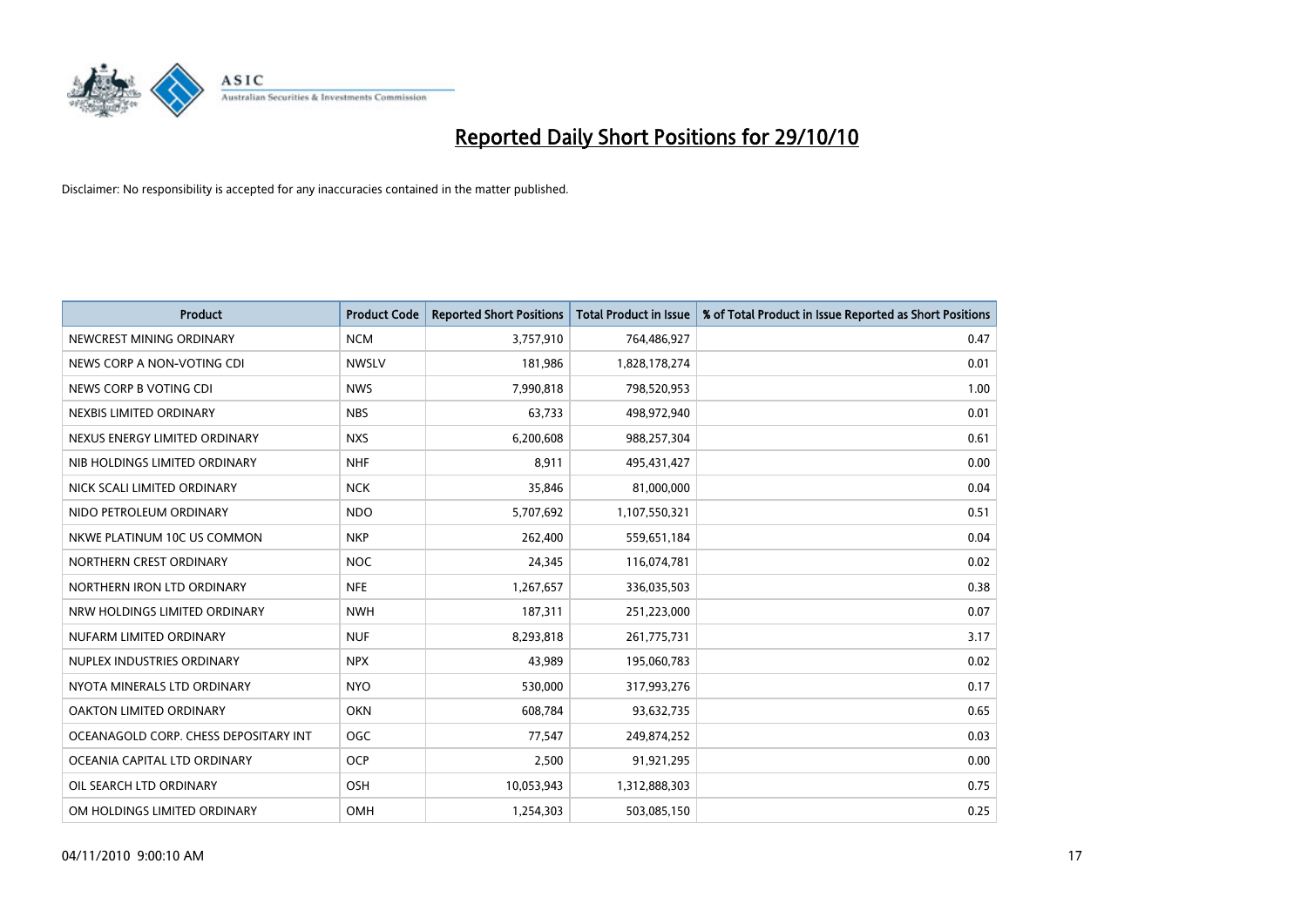

| <b>Product</b>                          | <b>Product Code</b> | <b>Reported Short Positions</b> | Total Product in Issue | % of Total Product in Issue Reported as Short Positions |
|-----------------------------------------|---------------------|---------------------------------|------------------------|---------------------------------------------------------|
| <b>ONESTEEL LIMITED ORDINARY</b>        | OST                 | 1,442,232                       | 1,334,683,421          | 0.11                                                    |
| ORICA LIMITED ORDINARY                  | ORI                 | 3,362,452                       | 362,100,430            | 0.91                                                    |
| <b>ORIGIN ENERGY ORDINARY</b>           | <b>ORG</b>          | 5,956,927                       | 884,397,012            | 0.67                                                    |
| OROCOBRE LIMITED ORDINARY               | <b>ORE</b>          | 19,332                          | 91,181,996             | 0.02                                                    |
| OROTONGROUP LIMITED ORDINARY            | <b>ORL</b>          |                                 | 40,880,902             | 0.00                                                    |
| OTTO ENERGY LIMITED ORDINARY            | <b>OEL</b>          | 109,204                         | 1,134,540,071          | 0.01                                                    |
| OZ MINERALS ORDINARY                    | OZL                 | 63,786,206                      | 3,148,490,568          | 2.02                                                    |
| <b>PACIFIC BRANDS ORDINARY</b>          | PBG                 | 2,879,411                       | 931,386,248            | 0.33                                                    |
| PALADIN ENERGY LTD ORDINARY             | <b>PDN</b>          | 12,556,621                      | 718,423,382            | 1.78                                                    |
| PANAUST LIMITED ORDINARY                | PNA                 | 8,795,126                       | 2,954,376,819          | 0.30                                                    |
| PANORAMIC RESOURCES ORDINARY            | PAN                 | 766,332                         | 206,062,842            | 0.38                                                    |
| PAPERLINX LIMITED ORDINARY              | <b>PPX</b>          | 14,782,779                      | 603,580,761            | 2.44                                                    |
| PAPERLINX SPS TRUST STEP UP PERP. PREF. | <b>PXUPA</b>        | 5,000                           | 2,850,000              | 0.18                                                    |
| PATTIES FOODS LTD ORDINARY              | PFL                 |                                 | 138,908,853            | 0.00                                                    |
| PEAK RESOURCES ORDINARY                 | <b>PEK</b>          | 347,800                         | 124,635,593            | 0.28                                                    |
| PEET LIMITED ORDINARY                   | <b>PPC</b>          | 124,243                         | 302,965,804            | 0.04                                                    |
| PENINSULA MINERALS ORDINARY             | <b>PEN</b>          | 5,000                           | 1,633,103,715          | 0.00                                                    |
| PERILYA LIMITED ORDINARY                | PEM                 | 467,918                         | 526,075,563            | 0.09                                                    |
| PERPETUAL LIMITED ORDINARY              | PPT                 | 2,244,335                       | 43,692,215             | 5.15                                                    |
| PERSEUS MINING LTD ORDINARY             | PRU                 | 990.100                         | 421,307,088            | 0.23                                                    |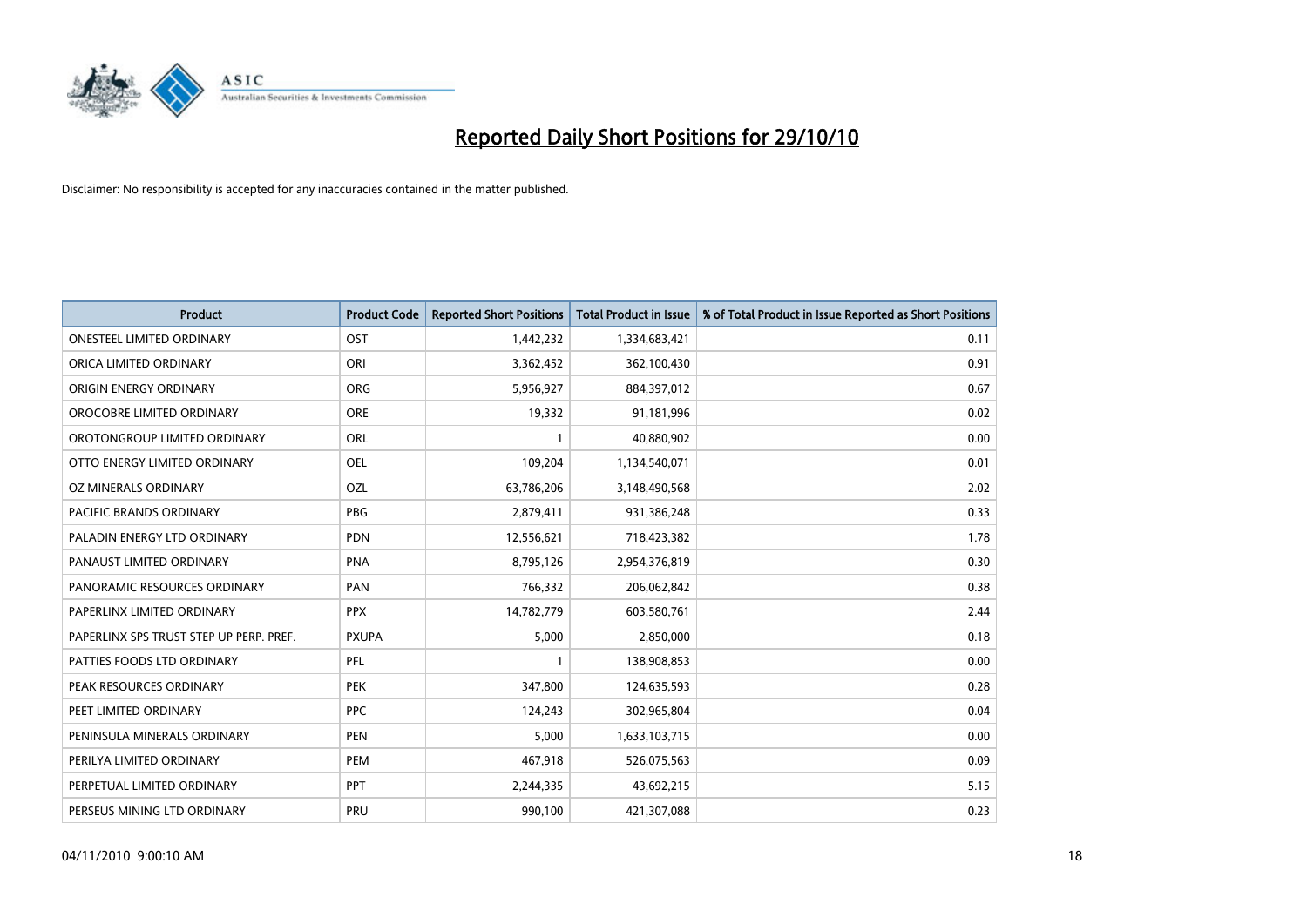

| Product                              | <b>Product Code</b> | <b>Reported Short Positions</b> | <b>Total Product in Issue</b> | % of Total Product in Issue Reported as Short Positions |
|--------------------------------------|---------------------|---------------------------------|-------------------------------|---------------------------------------------------------|
| PETSEC ENERGY ORDINARY               | <b>PSA</b>          | 223,332                         | 231,283,622                   | 0.10                                                    |
| PHARMAXIS LTD ORDINARY               | <b>PXS</b>          | 1,177,763                       | 225,814,934                   | 0.51                                                    |
| PHOTON GROUP LTD ORDINARY            | PGA                 | 250,510                         | 1,540,062,626                 | 0.02                                                    |
| PIKE RIVER COAL ORDINARY             | <b>PRC</b>          | 456,320                         | 405,301,433                   | 0.11                                                    |
| PLATINUM ASSET ORDINARY              | <b>PTM</b>          | 3,904,345                       | 561,347,878                   | 0.68                                                    |
| PLATINUM AUSTRALIA ORDINARY          | <b>PLA</b>          | 6,514,279                       | 321,130,521                   | 2.01                                                    |
| PLATINUM CAPITAL LTD ORDINARY        | <b>PMC</b>          |                                 | 163,732,888                   | 0.00                                                    |
| PMP LIMITED ORDINARY                 | PMP                 | 1,763,320                       | 335,338,483                   | 0.51                                                    |
| PORT BOUVARD LIMITED ORDINARY        | PBD                 | 6,754                           | 593,868,295                   | 0.00                                                    |
| PREMIER INVESTMENTS ORDINARY         | <b>PMV</b>          | 173,555                         | 155,030,045                   | 0.11                                                    |
| PRIMARY HEALTH CARE ORDINARY         | PRY                 | 9,634,879                       | 495,978,188                   | 1.94                                                    |
| PRIME INFR GROUP. STAPLED SECURITIES | PIH                 | 517,236                         | 351,776,795                   | 0.14                                                    |
| PRIME MEDIA GRP LTD ORDINARY         | PRT                 | 2                               | 366,330,303                   | 0.00                                                    |
| PRIMEAG AUSTRALIA ORDINARY           | PAG                 | 311,454                         | 150,569,976                   | 0.21                                                    |
| PROGEN PHARMACEUTIC ORDINARY         | PGL                 | 151,596                         | 24,709,097                    | 0.61                                                    |
| PROGRAMMED ORDINARY                  | <b>PRG</b>          | 379,702                         | 118,169,908                   | 0.31                                                    |
| <b>PSIVIDA CORP CDI 1:1</b>          | <b>PVA</b>          | 6,878                           | 7,821,140                     | 0.09                                                    |
| <b>QANTAS AIRWAYS ORDINARY</b>       | QAN                 | 26,074,947                      | 2,265,123,620                 | 1.15                                                    |
| OBE INSURANCE GROUP ORDINARY         | <b>OBE</b>          | 22,044,155                      | 1,051,600,529                 | 2.08                                                    |
| RAMELIUS RESOURCES ORDINARY          | <b>RMS</b>          | 37,248                          | 291,208,795                   | 0.01                                                    |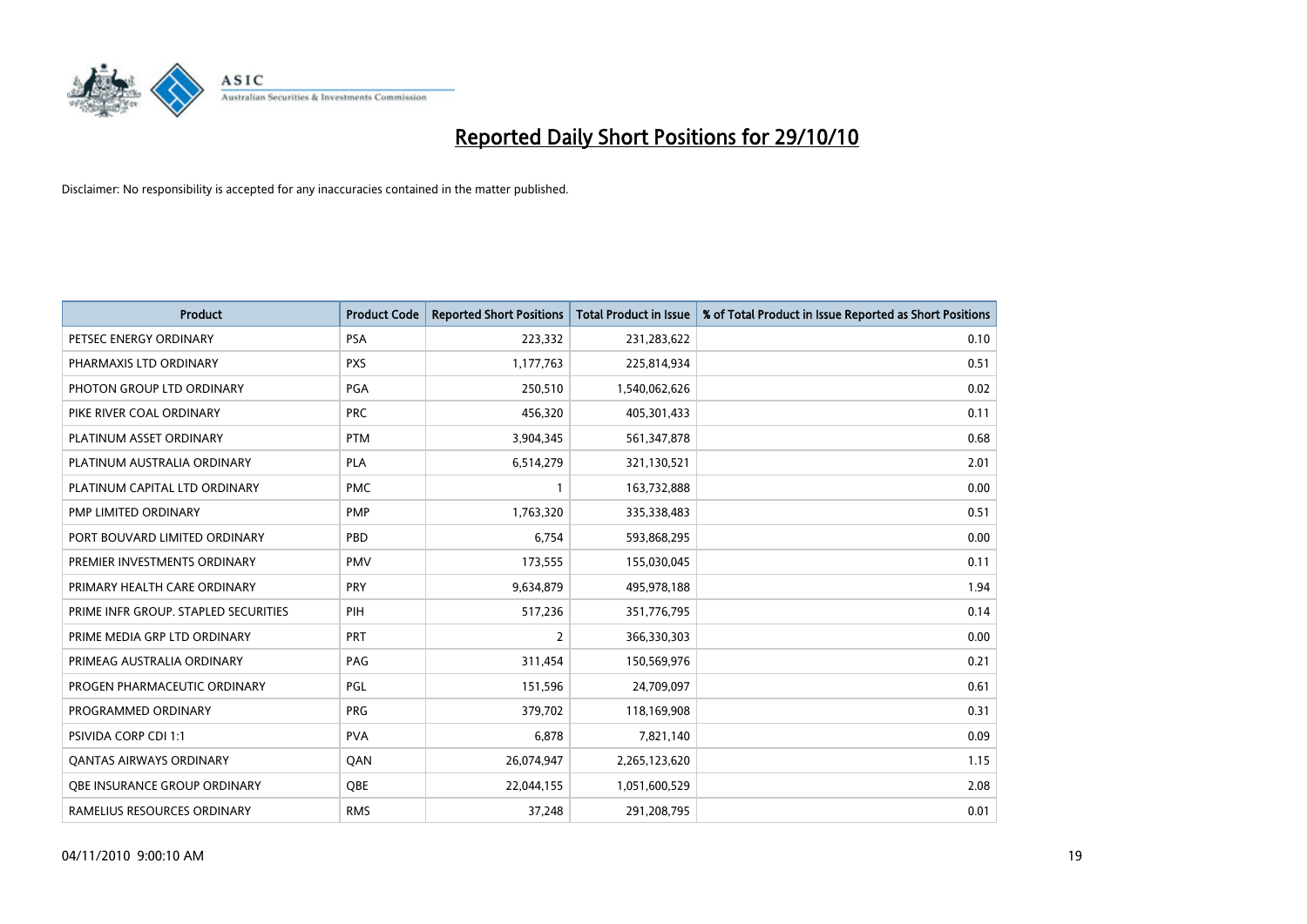

| <b>Product</b>                      | <b>Product Code</b> | <b>Reported Short Positions</b> | <b>Total Product in Issue</b> | % of Total Product in Issue Reported as Short Positions |
|-------------------------------------|---------------------|---------------------------------|-------------------------------|---------------------------------------------------------|
| RAMSAY HEALTH CARE ORDINARY         | <b>RHC</b>          | 1,729,200                       | 202,081,252                   | 0.85                                                    |
| RANGE RESOURCES LTD ORDINARY        | <b>RRS</b>          | 1,250,000                       | 1,180,974,672                 | 0.11                                                    |
| <b>RCR TOMLINSON ORDINARY</b>       | <b>RCR</b>          | 68.067                          | 131,985,172                   | 0.05                                                    |
| <b>REA GROUP ORDINARY</b>           | <b>REA</b>          | 5,240                           | 128,439,366                   | 0.00                                                    |
| <b>RED 5 LIMITED ORDINARY</b>       | <b>RED</b>          | 128,250                         | 1,079,288,043                 | 0.01                                                    |
| <b>RED FORK ENERGY ORDINARY</b>     | <b>RFE</b>          | 7,696                           | 139,535,000                   | 0.01                                                    |
| REDFLEX HOLDINGS ORDINARY           | <b>RDF</b>          | 3,225                           | 110,345,599                   | 0.00                                                    |
| REED RESOURCES LTD ORDINARY         | <b>RDR</b>          | 268,205                         | 192,271,768                   | 0.14                                                    |
| REGIS RESOURCES ORDINARY            | <b>RRL</b>          | 351,809                         | 423,878,034                   | 0.07                                                    |
| RESMED INC CDI 10:1                 | <b>RMD</b>          | 9,981,509                       | 1,516,163,980                 | 0.66                                                    |
| <b>RESOLUTE MINING ORDINARY</b>     | RSG                 | 1,320,892                       | 451,380,935                   | 0.30                                                    |
| RESOURCE EQUIP LTD ORDINARY         | <b>ROL</b>          | 181,000                         | 154,217,420                   | 0.12                                                    |
| <b>RESOURCE GENERATION ORDINARY</b> | <b>RES</b>          | 157,911                         | 182,680,530                   | 0.09                                                    |
| REVERSE CORP LIMITED ORDINARY       | <b>REF</b>          | 25,141                          | 92,382,175                    | 0.03                                                    |
| <b>RHG LIMITED ORDINARY</b>         | <b>RHG</b>          | 13,020                          | 318,745,978                   | 0.00                                                    |
| <b>RIDLEY CORPORATION ORDINARY</b>  | <b>RIC</b>          | 53,937                          | 307,817,071                   | 0.02                                                    |
| RIO TINTO LIMITED ORDINARY          | <b>RIO</b>          | 19,699,796                      | 435,758,720                   | 4.47                                                    |
| RIVERCITY MOTORWAY STAPLED          | <b>RCY</b>          | 300,208                         | 957,010,115                   | 0.03                                                    |
| RIVERSDALE MINING ORDINARY          | <b>RIV</b>          | 138,330                         | 236,033,688                   | 0.06                                                    |
| ROC OIL COMPANY ORDINARY            | <b>ROC</b>          | 4,354,111                       | 713,154,560                   | 0.60                                                    |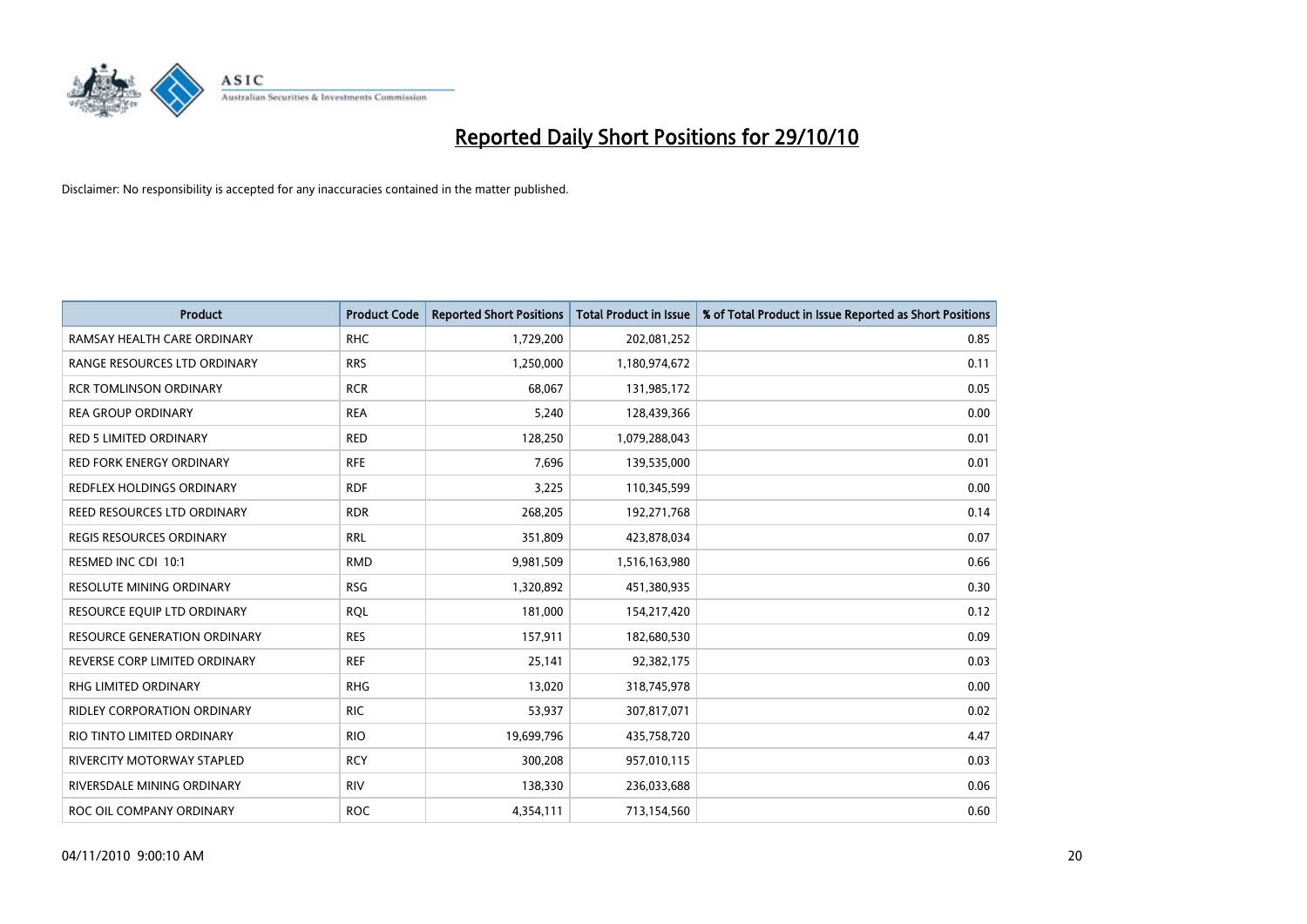

| <b>Product</b>                           | <b>Product Code</b> | <b>Reported Short Positions</b> | <b>Total Product in Issue</b> | % of Total Product in Issue Reported as Short Positions |
|------------------------------------------|---------------------|---------------------------------|-------------------------------|---------------------------------------------------------|
| SAI GLOBAL LIMITED ORDINARY              | SAI                 | 106,243                         | 197,884,916                   | 0.05                                                    |
| SALMAT LIMITED ORDINARY                  | <b>SLM</b>          | 78,195                          | 159,134,483                   | 0.05                                                    |
| SAMSON OIL & GAS LTD ORDINARY            | <b>SSN</b>          | 380,000                         | 1,664,588,164                 | 0.02                                                    |
| SANDFIRE RESOURCES ORDINARY              | <b>SFR</b>          | 41,723                          | 131,734,760                   | 0.03                                                    |
| <b>SANTOS LTD ORDINARY</b>               | <b>STO</b>          | 4,471,167                       | 834,058,037                   | 0.53                                                    |
| SARACEN MINERAL ORDINARY                 | <b>SAR</b>          | 209,055                         | 492,151,415                   | 0.04                                                    |
| SEDGMAN LIMITED ORDINARY                 | <b>SDM</b>          | 193,930                         | 207,997,898                   | 0.09                                                    |
| SEEK LIMITED ORDINARY                    | <b>SEK</b>          | 4,403,157                       | 336,584,488                   | 1.30                                                    |
| SENETAS CORPORATION ORDINARY             | <b>SEN</b>          | 756,999                         | 461,522,263                   | 0.16                                                    |
| SERVCORP LIMITED ORDINARY                | SRV                 | 92,391                          | 98,440,807                    | 0.09                                                    |
| SERVICE STREAM ORDINARY                  | <b>SSM</b>          | 344,663                         | 283,418,867                   | 0.12                                                    |
| SEVEN GROUP HOLDINGS ORDINARY            | <b>SVW</b>          | 106,795                         | 305,410,281                   | 0.04                                                    |
| SIGMA PHARMACEUTICAL ORDINARY            | <b>SIP</b>          | 8,312,531                       | 1,178,626,572                 | 0.70                                                    |
| SIHAYO GOLD LIMITED ORDINARY             | SIH                 | 14,490                          | 595,708,193                   | 0.00                                                    |
| SILEX SYSTEMS ORDINARY                   | <b>SLX</b>          | 204,047                         | 149,506,391                   | 0.12                                                    |
| SILVER LAKE RESOURCE ORDINARY            | <b>SLR</b>          | 83,904                          | 178,757,838                   | 0.04                                                    |
| SIMS METAL MGMT LTD ORDINARY             | SGM                 | 3,940,861                       | 204,675,998                   | 1.94                                                    |
| SINGAPORE TELECOMM. CHESS DEPOSITARY INT | SGT                 | 2,710,418                       | 389,173,075                   | 0.68                                                    |
| SKILLED GROUP LTD ORDINARY               | <b>SKE</b>          | 94,257                          | 190,738,408                   | 0.04                                                    |
| SKY CITY ENTERTAIN, ORDINARY             | <b>SKC</b>          | 12,025,522                      | 575,114,687                   | 2.09                                                    |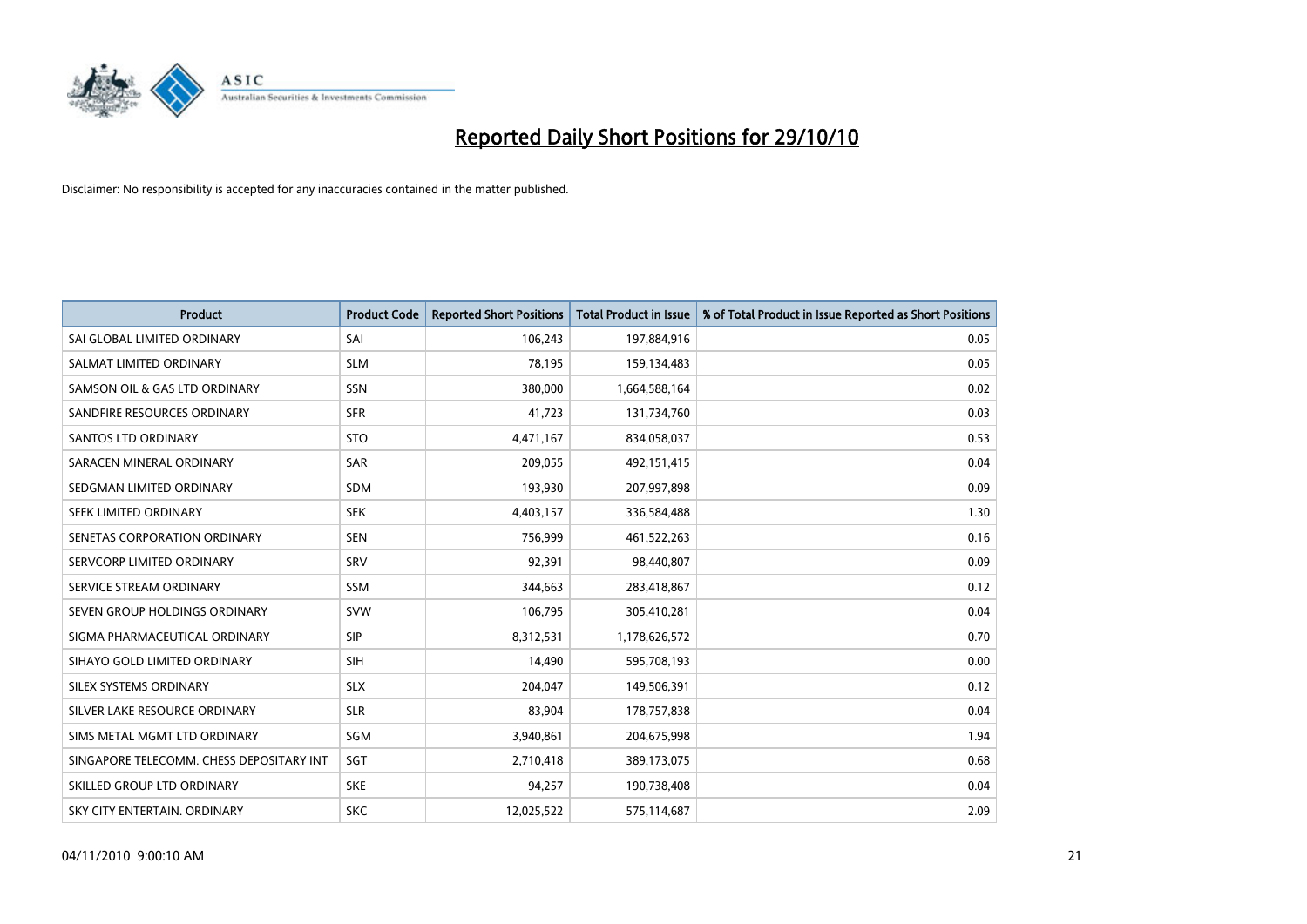

| <b>Product</b>                          | <b>Product Code</b> | <b>Reported Short Positions</b> | <b>Total Product in Issue</b> | % of Total Product in Issue Reported as Short Positions |
|-----------------------------------------|---------------------|---------------------------------|-------------------------------|---------------------------------------------------------|
| <b>SKY NETWORK ORDINARY</b>             | <b>SKT</b>          | 1,269,140                       | 389,139,785                   | 0.33                                                    |
| SMS MANAGEMENT, ORDINARY                | <b>SMX</b>          | 36,449                          | 67,661,358                    | 0.05                                                    |
| SONIC HEALTHCARE ORDINARY               | <b>SHL</b>          | 6,194,466                       | 388,429,875                   | 1.60                                                    |
| SP AUSNET STAPLED SECURITIES            | <b>SPN</b>          | 7,611,845                       | 2,748,353,504                 | 0.26                                                    |
| SPARK INFRASTRUCTURE STAPLED SECURITIES | SKI                 | 25,449,116                      | 1,209,239,300                 | 2.11                                                    |
| SPDR 200 FUND ETF UNITS                 | <b>STW</b>          | 7,408                           | 57,428,081                    | 0.01                                                    |
| SPECIALTY FASHION ORDINARY              | <b>SFH</b>          | 1,576,738                       | 190,964,693                   | 0.83                                                    |
| SPOTLESS GROUP LTD ORDINARY             | <b>SPT</b>          | 1,099,883                       | 261,070,153                   | 0.42                                                    |
| ST BARBARA LIMITED ORDINARY             | <b>SBM</b>          | 17,893,411                      | 1,953,668,407                 | 0.90                                                    |
| STAGING CONNECTIONS ORDINARY            | <b>STG</b>          | 2,917,189                       | 783,175,134                   | 0.37                                                    |
| STH AMERICAN COR LTD ORDINARY           | SAY                 | 9.200                           | 233,651,371                   | 0.00                                                    |
| STHN CROSS MEDIA ORDINARY               | SXL                 | 94,860                          | 378,827,750                   | 0.02                                                    |
| STOCKLAND UNITS/ORD STAPLED             | SGP                 | 11,973,509                      | 2,383,036,717                 | 0.49                                                    |
| STRAITS RESOURCES ORDINARY              | SRL                 | 3,435,796                       | 255,203,613                   | 1.33                                                    |
| STW COMMUNICATIONS ORDINARY             | SGN                 | 287,519                         | 364,310,964                   | 0.08                                                    |
| SUNCORP-METWAY, ORDINARY                | <b>SUN</b>          | 4,151,135                       | 1,281,390,524                 | 0.32                                                    |
| SUNDANCE RESOURCES ORDINARY             | SDL                 | 14,935,988                      | 2,709,995,932                 | 0.55                                                    |
| SUNLAND GROUP LTD ORDINARY              | <b>SDG</b>          | 96,905                          | 251,107,692                   | 0.03                                                    |
| SUPER CHEAP AUTO GRP ORDINARY           | <b>SUL</b>          | 281,000                         | 128,702,619                   | 0.22                                                    |
| SWICK MINING ORDINARY                   | <b>SWK</b>          | 1,548                           | 236,724,970                   | 0.00                                                    |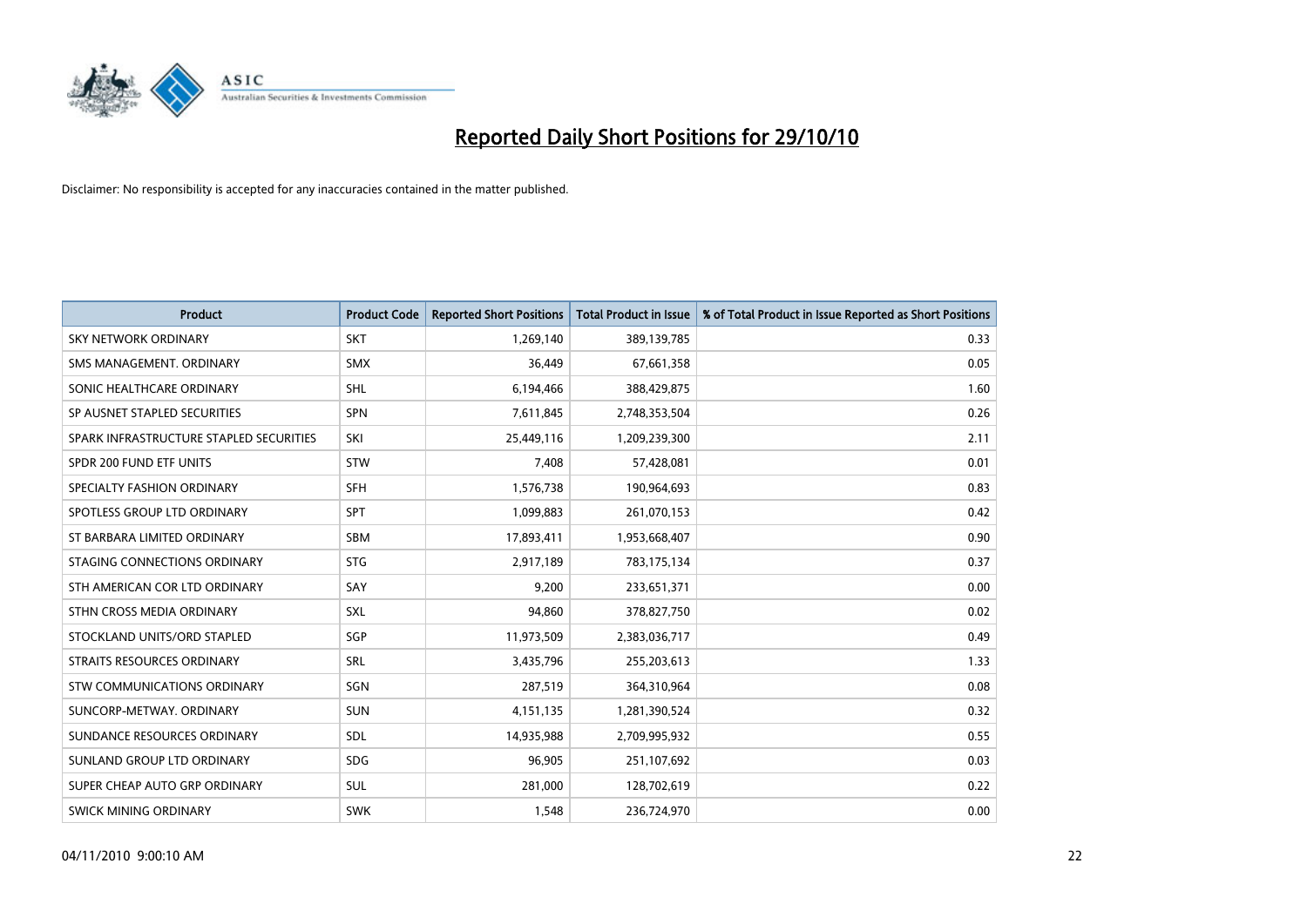

| <b>Product</b>                       | <b>Product Code</b> | <b>Reported Short Positions</b> | <b>Total Product in Issue</b> | % of Total Product in Issue Reported as Short Positions |
|--------------------------------------|---------------------|---------------------------------|-------------------------------|---------------------------------------------------------|
| SYLVANIA RESOURCES ORDINARY          | <b>SLV</b>          | 50,499                          | 250,791,142                   | 0.02                                                    |
| SYMEX HOLDINGS ORDINARY              | <b>SYM</b>          | 6,633                           | 125,037,628                   | 0.01                                                    |
| <b>TABCORP HOLDINGS LTD ORDINARY</b> | <b>TAH</b>          | 3,198,629                       | 616,489,466                   | 0.49                                                    |
| TALENT2 INTERNATION ORDINARY         | <b>TWO</b>          | 7                               | 141,342,500                   | 0.00                                                    |
| TALISMAN MINING ORDINARY             | <b>TLM</b>          | 21,389                          | 110,018,149                   | 0.02                                                    |
| TAP OIL LIMITED ORDINARY             | <b>TAP</b>          | 3,660,732                       | 231,229,499                   | 1.57                                                    |
| TASSAL GROUP LIMITED ORDINARY        | <b>TGR</b>          | 2,927,891                       | 146,304,404                   | 1.99                                                    |
| TATTS GROUP LTD ORDINARY             | <b>TTS</b>          | 9,475,098                       | 1,300,888,465                 | 0.73                                                    |
| TELECOM CORPORATION ORDINARY         | <b>TEL</b>          | 29,206,369                      | 1,924,367,932                 | 1.51                                                    |
| TELSTRA CORPORATION, ORDINARY        | <b>TLS</b>          | 16,164,028                      | 12,443,074,357                | 0.13                                                    |
| TEN NETWORK HOLDINGS ORDINARY        | <b>TEN</b>          | 9,572,347                       | 1,045,236,720                 | 0.93                                                    |
| TFS CORPORATION LTD ORDINARY         | <b>TFC</b>          | 63,054                          | 227,360,909                   | 0.02                                                    |
| THE REJECT SHOP ORDINARY             | <b>TRS</b>          | 43,060                          | 26,033,570                    | 0.16                                                    |
| THOR MINING PLC CHESS DEPOSITARY     | <b>THR</b>          | 2,307                           | 296,821,450                   | 0.00                                                    |
| THORN GROUP LIMITED ORDINARY         | <b>TGA</b>          | 2.361                           | 129,459,770                   | 0.00                                                    |
| THUNDELARRA EXPLOR. ORDINARY         | <b>THX</b>          | 6,028                           | 152,910,147                   | 0.00                                                    |
| TIGER RESOURCES ORDINARY             | <b>TGS</b>          | 163,189                         | 596,373,151                   | 0.03                                                    |
| TIMBERCORP LIMITED ORDINARY          | <b>TIM</b>          | 90,075                          | 352,071,429                   | 0.02                                                    |
| <b>TISHMAN SPEYER UNITS</b>          | <b>TSO</b>          | 60,046                          | 338,440,904                   | 0.02                                                    |
| TNG LIMITED ORDINARY                 | <b>TNG</b>          | 4,321                           | 258,055,076                   | 0.00                                                    |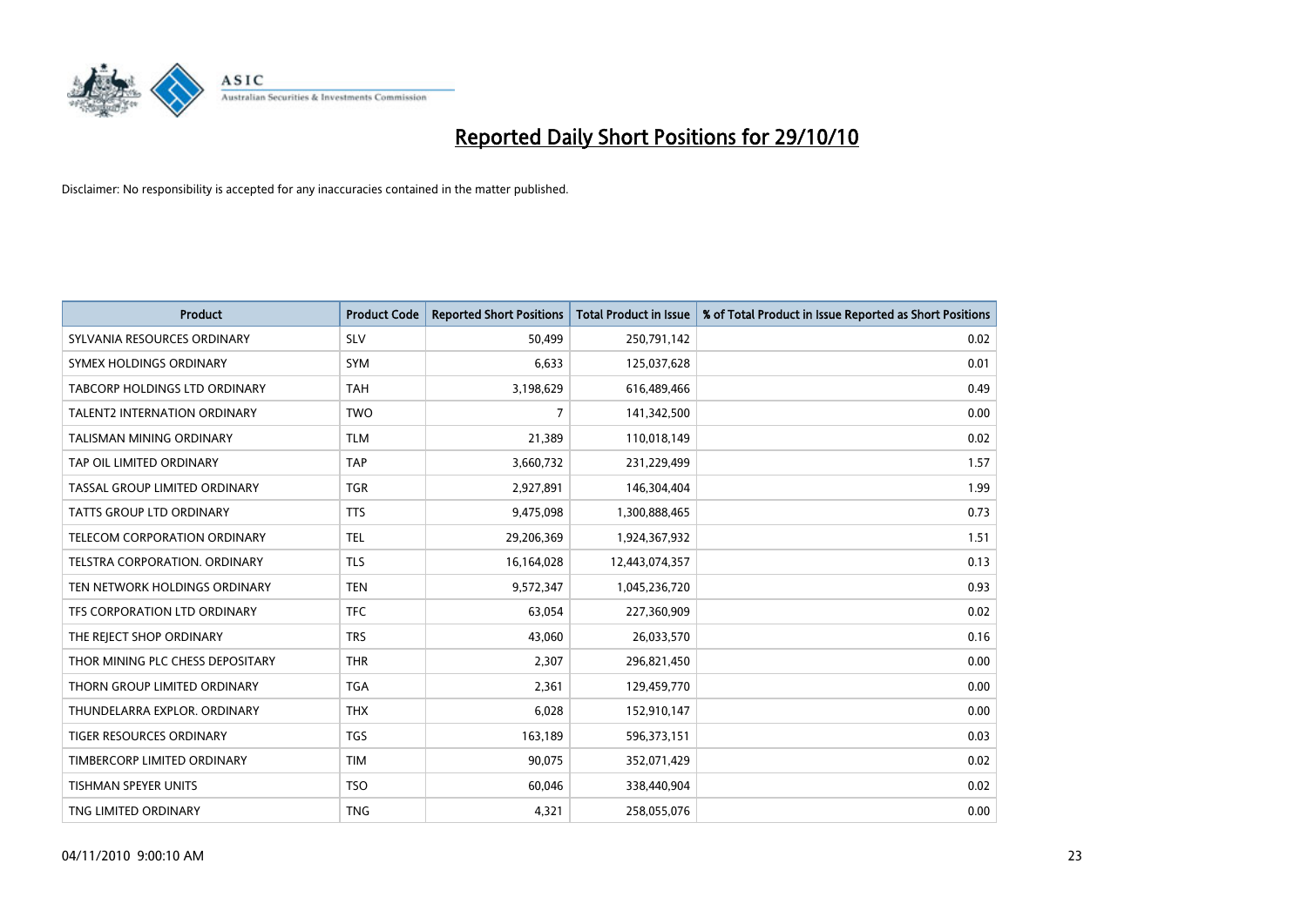

| <b>Product</b>                            | <b>Product Code</b> | <b>Reported Short Positions</b> | Total Product in Issue | % of Total Product in Issue Reported as Short Positions |
|-------------------------------------------|---------------------|---------------------------------|------------------------|---------------------------------------------------------|
| TOLL HOLDINGS LTD ORDINARY                | <b>TOL</b>          | 13,324,472                      | 702,867,609            | 1.86                                                    |
| TORO ENERGY LIMITED ORDINARY              | <b>TOE</b>          | 35,404                          | 964,936,676            | 0.00                                                    |
| <b>TOWER AUSTRALIA ORDINARY</b>           | <b>TAL</b>          | 931,828                         | 415,928,881            | 0.21                                                    |
| TOWER LIMITED ORDINARY                    | <b>TWR</b>          | 689,519                         | 260,631,787            | 0.26                                                    |
| TOX FREE SOLUTIONS ORDINARY               | <b>TOX</b>          | 93.898                          | 91,765,500             | 0.09                                                    |
| TPG TELECOM LIMITED ORDINARY              | <b>TPM</b>          | 2,437,496                       | 767,849,104            | 0.30                                                    |
| TRANSFIELD SERV INFR STAPLED SECURITIES   | <b>TSI</b>          | 257.757                         | 434,862,971            | 0.06                                                    |
| <b>TRANSFIELD SERVICES ORDINARY</b>       | <b>TSE</b>          | 3,730,479                       | 441,350,229            | 0.83                                                    |
| TRANSPACIFIC INDUST. ORDINARY             | <b>TPI</b>          | 14,729,522                      | 960,638,735            | 1.50                                                    |
| TRANSURBAN GROUP TRIPLE STAPLED SEC.      | <b>TCL</b>          | 6,225,899                       | 1,441,290,633          | 0.42                                                    |
| TRINITY GROUP STAPLED SECURITIES          | <b>TCQ</b>          | 3,419                           | 231,701,539            | 0.00                                                    |
| TROY RESOURCES NL ORDINARY                | <b>TRY</b>          | 41,603                          | 87,474,323             | 0.05                                                    |
| UGL LIMITED ORDINARY                      | <b>UGL</b>          | 4,710,675                       | 166,028,705            | 2.82                                                    |
| UNILIFE CORPORATION CDI 6:1               | <b>UNS</b>          | 61.505                          | 241,158,714            | 0.02                                                    |
| UXC LIMITED ORDINARY                      | <b>UXC</b>          | 13,762                          | 305,789,718            | 0.00                                                    |
| VALAD PROPERTY GROUP STAPLED US PROHIBIT. | <b>VPG</b>          | 4,762,994                       | 2,302,129,263          | 0.20                                                    |
| <b>VDM GROUP LIMITED ORDINARY</b>         | <b>VMG</b>          | 11,116                          | 195,613,088            | 0.01                                                    |
| <b>VENTURE MINERALS ORDINARY</b>          | <b>VMS</b>          | 6,500                           | 192,663,334            | 0.00                                                    |
| <b>VILLAGE ROADSHOW LTD ORDINARY</b>      | <b>VRL</b>          | 682                             | 106,949,195            | 0.00                                                    |
| VILLAGE ROADSHOW LTD 'A' CLASS PREFERENCE | <b>VRLPA</b>        | 19,557                          | 44,503,905             | 0.04                                                    |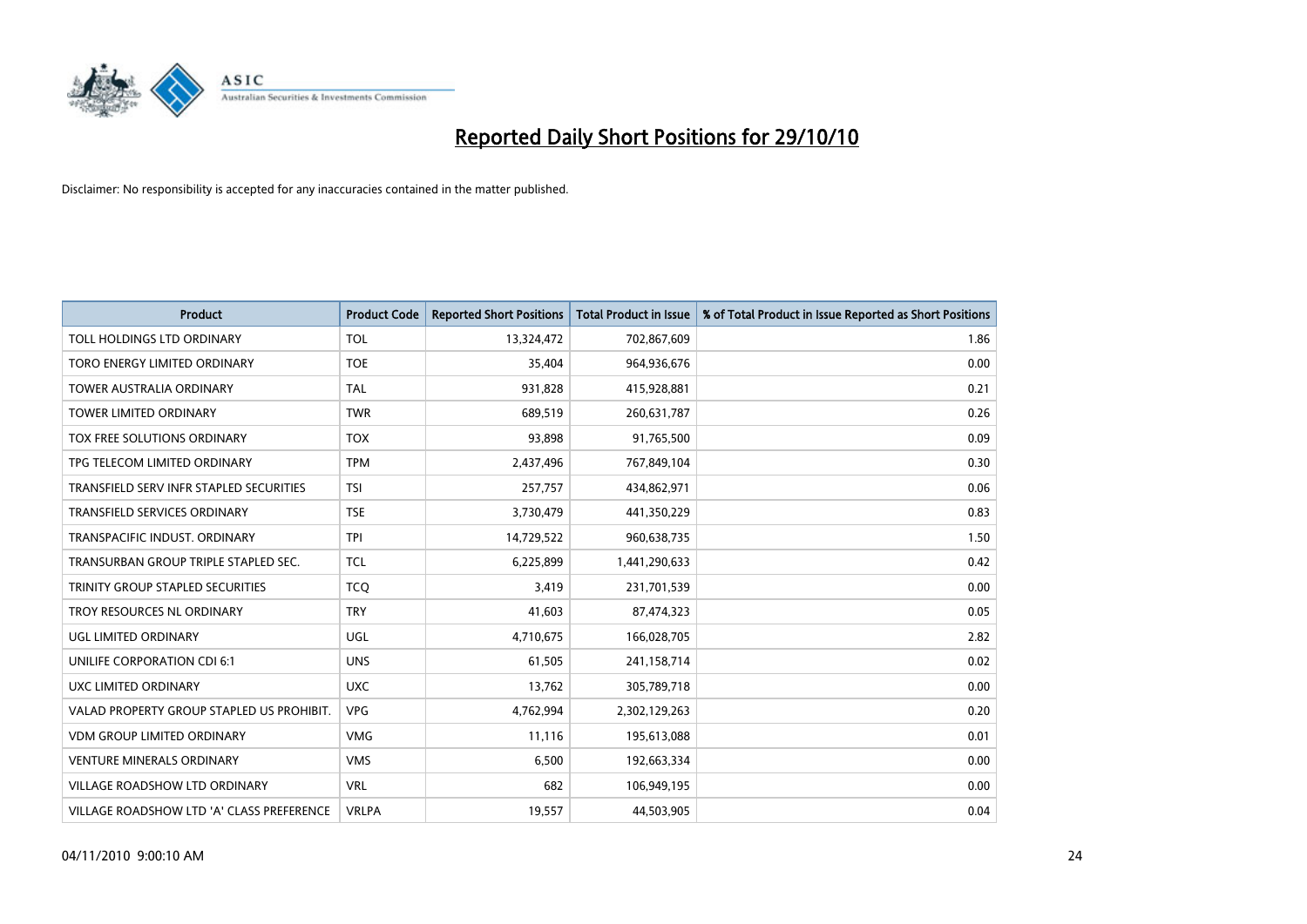

| <b>Product</b>                         | <b>Product Code</b> | <b>Reported Short Positions</b> | <b>Total Product in Issue</b> | % of Total Product in Issue Reported as Short Positions |
|----------------------------------------|---------------------|---------------------------------|-------------------------------|---------------------------------------------------------|
| <b>VIRGIN BLUE HOLDINGS ORDINARY</b>   | <b>VBA</b>          | 17,559,379                      | 2,209,126,568                 | 0.79                                                    |
| VISION GROUP HLDGS ORDINARY            | <b>VGH</b>          | 78,000                          | 72,771,187                    | 0.11                                                    |
| <b>VITA GROUP LTD ORDINARY</b>         | <b>VTG</b>          | 75,190                          | 142,499,800                   | 0.05                                                    |
| VITERRA INC CDI 1:1                    | <b>VTA</b>          | 4,177                           | 68,629,939                    | 0.01                                                    |
| VNGD ALL-WORLD EX-US CDI 1:1           | <b>VEU</b>          | 3,069                           | 458,668                       | 0.67                                                    |
| <b>WAREHOUSE GROUP ORDINARY</b>        | <b>WHS</b>          | 302,724                         | 311,195,868                   | 0.10                                                    |
| <b>WATPAC LIMITED ORDINARY</b>         | <b>WTP</b>          | 7,535                           | 183,341,382                   | 0.00                                                    |
| <b>WDS LIMITED ORDINARY</b>            | <b>WDS</b>          | 10,725                          | 143,107,458                   | 0.01                                                    |
| WEBIET LIMITED ORDINARY                | <b>WEB</b>          | 102,790                         | 77,361,278                    | 0.14                                                    |
| <b>WESFARMERS LIMITED ORDINARY</b>     | <b>WES</b>          | 20,251,220                      | 1,005,175,944                 | 1.96                                                    |
| WESFARMERS LIMITED PARTIALLY PROTECTED | <b>WESN</b>         | 1,621,370                       | 151,896,218                   | 1.05                                                    |
| WEST AUSTRALIAN NEWS ORDINARY          | <b>WAN</b>          | 7,029,778                       | 219,668,970                   | 3.21                                                    |
| <b>WESTERN AREAS NL ORDINARY</b>       | <b>WSA</b>          | 7,539,864                       | 179,735,899                   | 4.19                                                    |
| WESTERN DESERT RES. ORDINARY           | <b>WDR</b>          | 948                             | 134,511,656                   | 0.00                                                    |
| WESTFIELD GROUP ORD/UNIT STAPLED SEC   | <b>WDC</b>          | 8,075,240                       | 2,307,773,663                 | 0.31                                                    |
| <b>WESTPAC BANKING CORP ORDINARY</b>   | <b>WBC</b>          | 19,808,024                      | 2,989,318,334                 | 0.64                                                    |
| WHITE ENERGY COMPANY ORDINARY          | <b>WEC</b>          | 6,131,667                       | 284,280,178                   | 2.15                                                    |
| WHITEHAVEN COAL ORDINARY               | <b>WHC</b>          | 552,342                         | 493,650,070                   | 0.11                                                    |
| WHK GROUP LIMITED ORDINARY             | <b>WHG</b>          | 34,194                          | 265,142,652                   | 0.01                                                    |
| WINDIMURRA VANADIUM ORDINARY           | <b>WVL</b>          | 163,685                         | 154,278,674                   | 0.11                                                    |